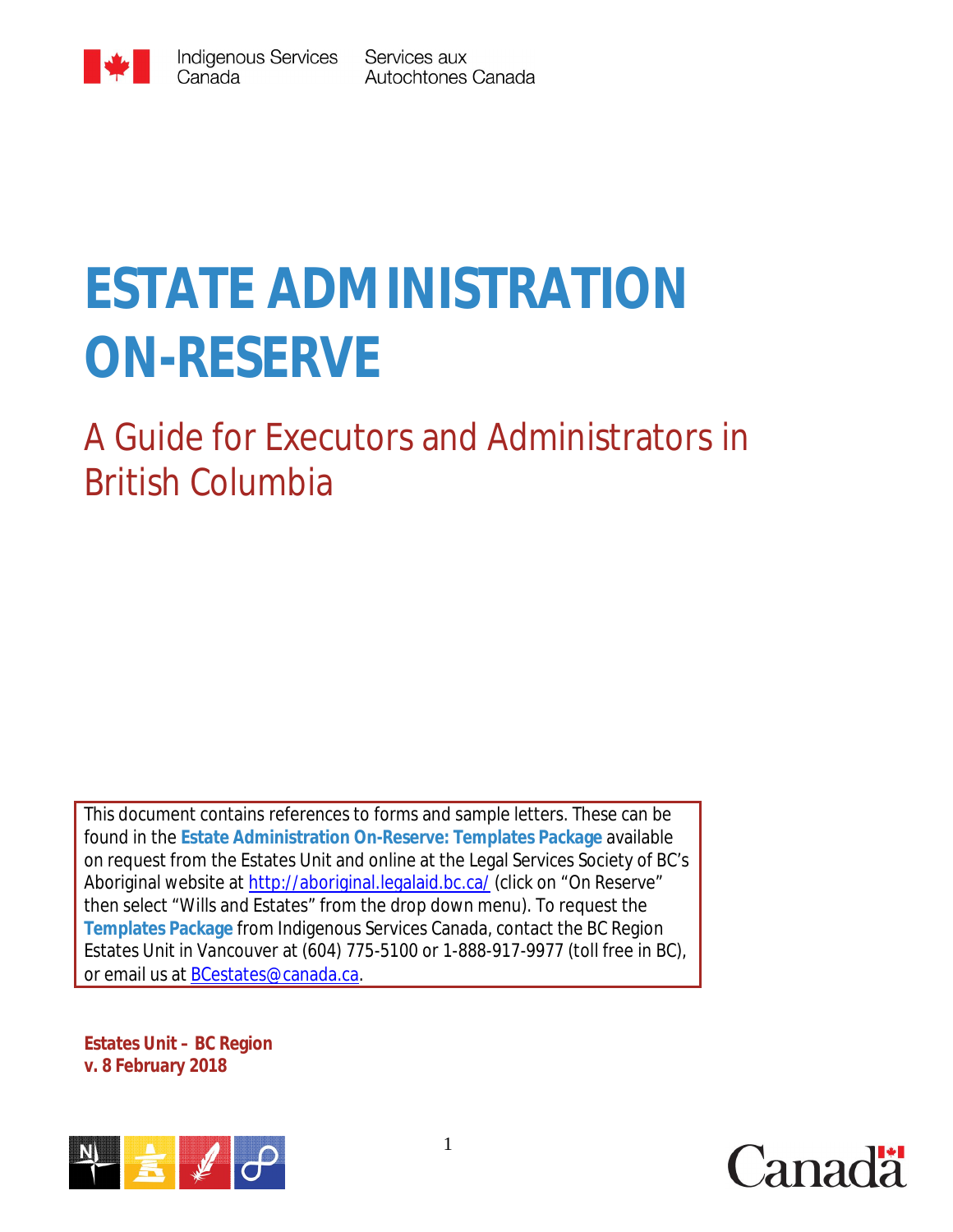## **IMPORTANT NOTICE TO READERS OF THIS BOOKLET:**

**This booklet contains general information only, and is intended for reference and education only. It has been developed to provide an overview of the routine tasks of administering a simple estate under the** *Indian Act***. If you are the administrator or executor of an estate and are not sure if the estate is a simple one or not, seek legal advice before proceeding with the administration. The contents of this booklet should not be used as a substitute for legal advice, and nothing in this booklet is intended to provide legal advice or to be relied upon in any dispute, claim or proceeding.**

**Despite our best efforts, there may be errors or omissions in the information provided in this booklet, and we therefore do not guarantee that the information provided is correct, complete, or up-to-date. The relevant statutes and regulations should be consulted for all purposes of interpreting and applying the law.**

This booklet was prepared by the program staff of the BC Region Estates Unit in March 2008 and has since been revised as follows:

**October 2009**: Added information on the Department's policy concerning section 50 of the *Indian Act*. **August 2010:** Added information on dealing with real property (fee simple or strata-titled land) located offreserve in British Columbia.

**January 2011:** Added information about the Templates Package published in Jan 2011.

**October 2011:** Revised to reflect the passing of the CEP application deadline and the change of the Department's name to Aboriginal Affairs and Northern Development Canada ("AANDC").

**October 2012:** Added information on funding sources for funeral costs, revised to reflect passing of deadlines to apply for Indian Residential Schools compensation, and updated website links.

**April 2016:** Revised to reflect the change of the Department's name to Indigenous and Northern Affairs Canada ("INAC").

**February 2018:** Revised to add MRP information and to change the Department's name to Indigenous Services Canada.

> *We recommend that you seek legal advice before acting as the executor or administrator of an estate.*

Links to third-party websites are provided in this booklet for your convenience. We are not responsible for the information available on these websites, and we do not warrant that the information available on these websites is correct, complete, or up-to-date.

Estates Unit, BC Region February 2018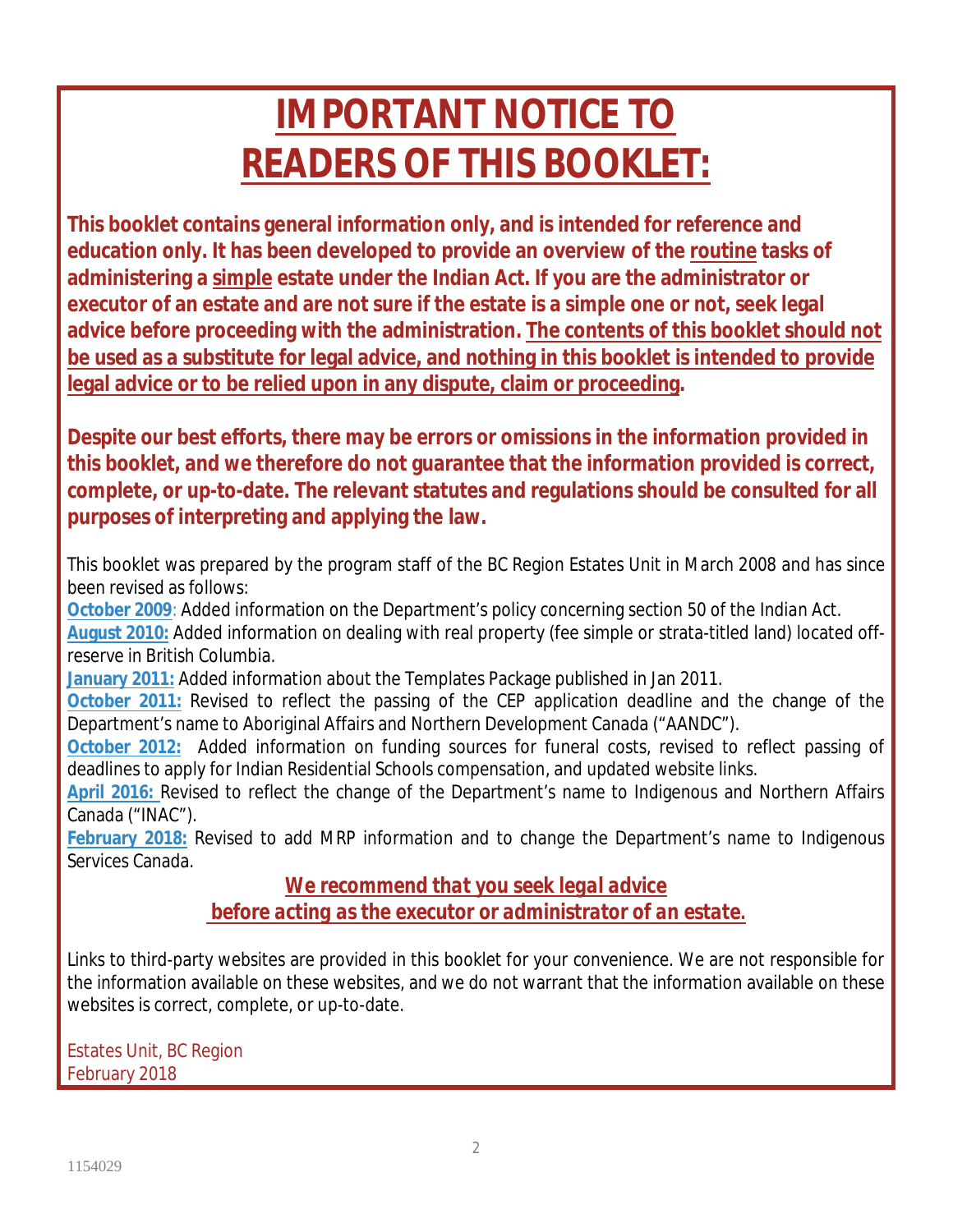#### **Table of Contents**

| <b>Q. Final Accounting</b> | 15 |
|----------------------------|----|
|                            |    |
|                            |    |
|                            |    |
|                            |    |
|                            |    |
| А.                         |    |
| <b>B.</b>                  |    |
| C.                         |    |
| D.                         |    |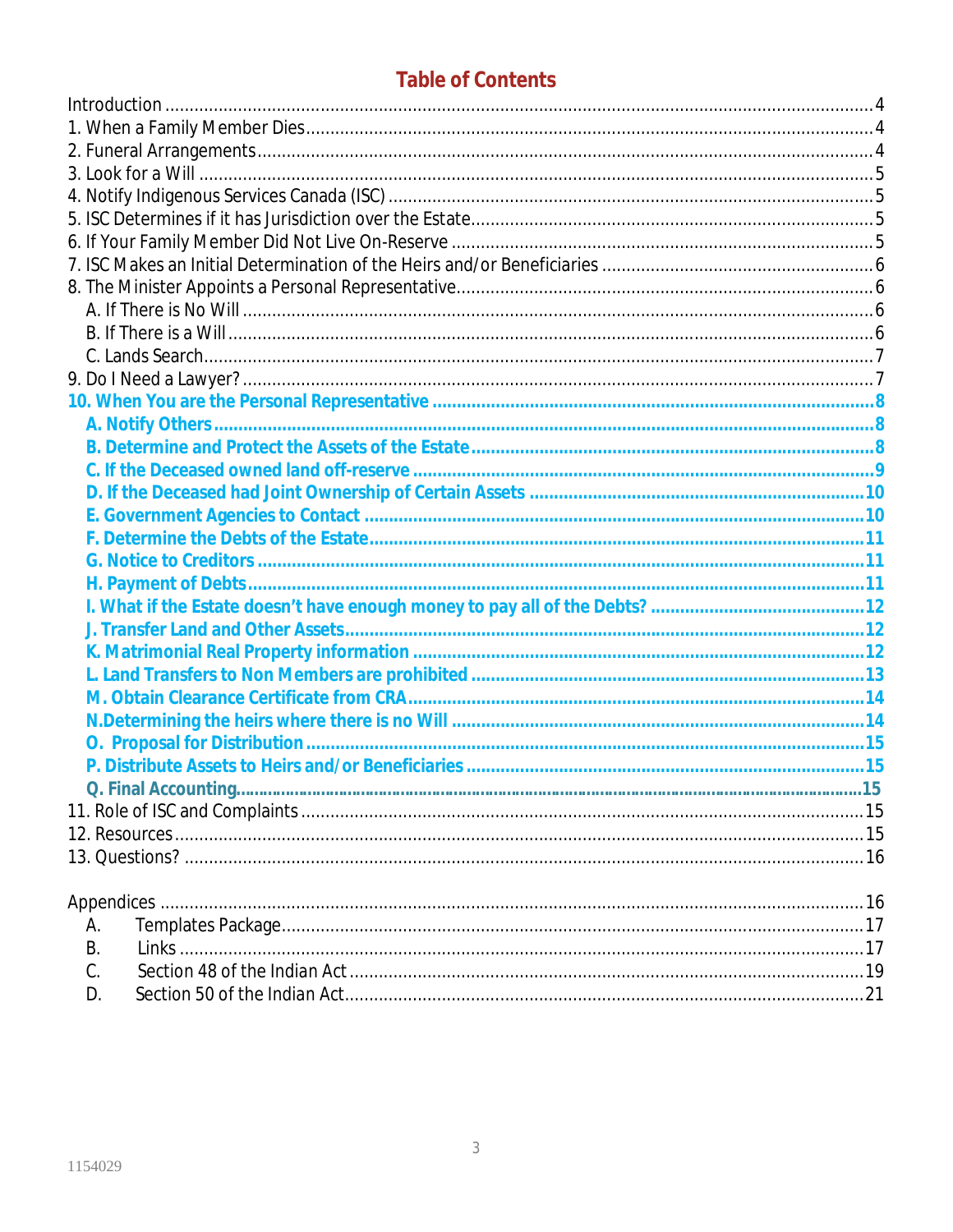#### **Introduction**

This guide is for people who have been appointed by the **Indigenous Services Canada** (**"ISC"**) office in Vancouver as the executor or administrator of the estate of a family member or friend who has passed away. It supplements the information in the publication *Writing Your Own Will: A Guide for First Nations People Living On-Reserve in British Columbia*, which is available (free) from the Aboriginal Financial Officers' Association of BC ([www.afoabc.org](http://www.afoabc.org) - click on "Resources" and then select "Publications"), or on request from the Estates Unit at ISC in Vancouver.

#### **This guide is not for people who are looking after the estate of a First Nations person who lived off-reserve or on treaty settlement lands.**

The contact information for government offices and other agencies provided in this booklet applies only in British Columbia.

There are references to forms and sample letters (**in bold light-blue font**) throughout this Guide. These forms and letters are in a *Templates*  **Package** that is available on request from the Estates Unit. Links to websites (underlined, in blue font) are available by clicking on them.

#### **1. When a Family Member Dies**

#### **Obtaining a Death Certificate**

Someone in the family must obtain the deceased's *Death Certificate*. This document is needed to report the death to ISC.

A *Death Certificate* can be obtained directly from the funeral home for a short period after a person passes away. Later, a *Death Certificate* may be obtained from the BC Vital Statistics Agency (see section 3 of this Guide (*Wills Search*) for further information).

#### **2. Funeral Arrangements**

The person who enters into a contract with the funeral home (usually, a family member of the deceased) is responsible for paying for the funeral. *Reasonable* funeral costs may then be claimed as a debt against the deceased's estate. Some First Nations may also provide financial assistance with funeral costs.

The Canada Pension Plan (CPP) Death Benefit provides a one-time payment to, or on behalf of, the estate of a deceased contributor. The maximum available benefit is \$2,500, but the amount that is actually paid in any given case depends on the amount of CPP contributions made by the deceased person during his or her lifetime. (See section 10.F. of this Guide (*Government Agencies to Contact)*, for information on applying for this benefit).

In addition to the CPP Death Benefit, a supplement may be provided to pay necessary funeral services costs of any person who dies in BC if the family unit or the estate of the deceased person has no immediate resources to meet these costs. There is no requirement that the deceased person, or the person's family, must be social assistance recipients to qualify for this supplement. In the case of a First Nations person who lived on-reserve in BC, payment of this funeral costs supplement would be handled by the social assistance office on-reserve. In the case of a First Nations person who lived off-reserve in BC, payment of this funeral costs supplement would be handled by the BC Ministry of Social Development through its social assistance offices off-reserve.

For general information on funeral services in BC see the website of the Funeral Services Association of BC: [www.bcfunerals.com](http://www.bcfunerals.com) or

**See the title page of this Guide for information on obtaining a copy of the Templates Package.**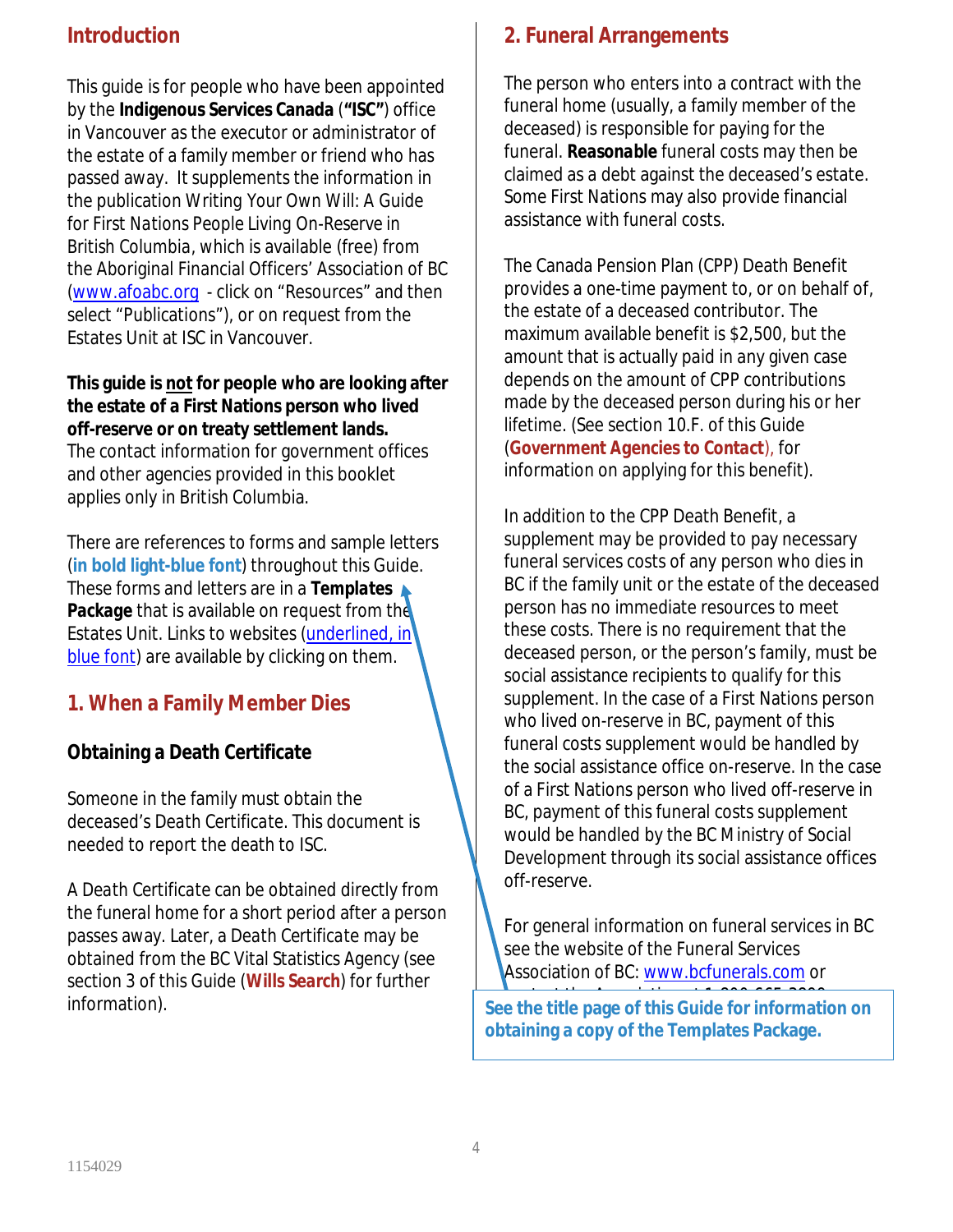#### **3. Look for a Will**

The family should check the deceased's home and anywhere else that he or she might have stored important documents, to see if there was a Will. Once ISC in Vancouver is notified of the death, the staff there will also search their Wills Vault. Please note that ISC no longer accepts Wills for storage.

The deceased may have registered his or her Will with the BC Vital Statistics Agency, so a request to search for a Wills Notice (which identifies that a Will has been registered, describes the person who has made the Will, where the Will is located and the date of the Will) should be submitted to the BC Vital Statistics Agency. There is a fee for this search.

For more information on a Wills Search (or to obtain a Birth or Death Certificate), and to see the current fees, see the website of the BC Vital Statistics Agency: <http://www.vs.gov.bc.ca/> or call (250) 952-2681.

#### **4. Notify Indigenous Services Canada**

ISC must be notified of the death. The Department will require basic information such as the deceased's Indian Registry Number, the name of the deceased's First Nation, whether there is a Will, and the date of death. If there is a Will, the Department must be provided with the **original** for probate purposes; it will be returned once probate (which is called "approval" in the *Indian Act*) has been granted.

ISC requires proof of death and will request that a copy of the *Death Certificate* be forwarded to the Department.

To reach the Estates Unit of ISC in Vancouver, please call (604) 775-5100 or toll free in BC 1-888- 917-9977, or email us at [BCestates@aandc-aadnc.gc.ca.](mailto:BCestates@aandc-aadnc.gc.ca.) 

#### **5. ISC Determines if it has Jurisdiction over the Estate**

After ISC has been notified of the death, the Department will take steps to determine if the deceased was registered (or entitled to be registered) under the *Indian Act* and was **"ordinarily resident**" on reserve or Crown land at the time of his or her death. ISC will confirm the residency of the deceased with his or her First Nation.

It is possible in some cases for a person to be considered "ordinarily resident" on-reserve even if the person was not living on-reserve at the time of his or her death. Some examples include:

- A person who lived on-reserve all their life but had to leave in order to move into a long-term care facility or receive hospital care during the last years of their life;
- A student temporarily living away from the reserve to attend college or university;
- A fisher, hunter or seasonal farm worker temporarily living away from the reserve for their work.

#### **6. If Your Family Member Did Not Live On-Reserve**

If the deceased was not "ordinarily resident" onreserve, then ISC will not be involved in the administration of the deceased's estate and **the information in this Guide does not apply**. The administration of the estate of a deceased First Nations person who lived off-reserve is under the jurisdiction of the province in which they lived, not the *Indian Act*.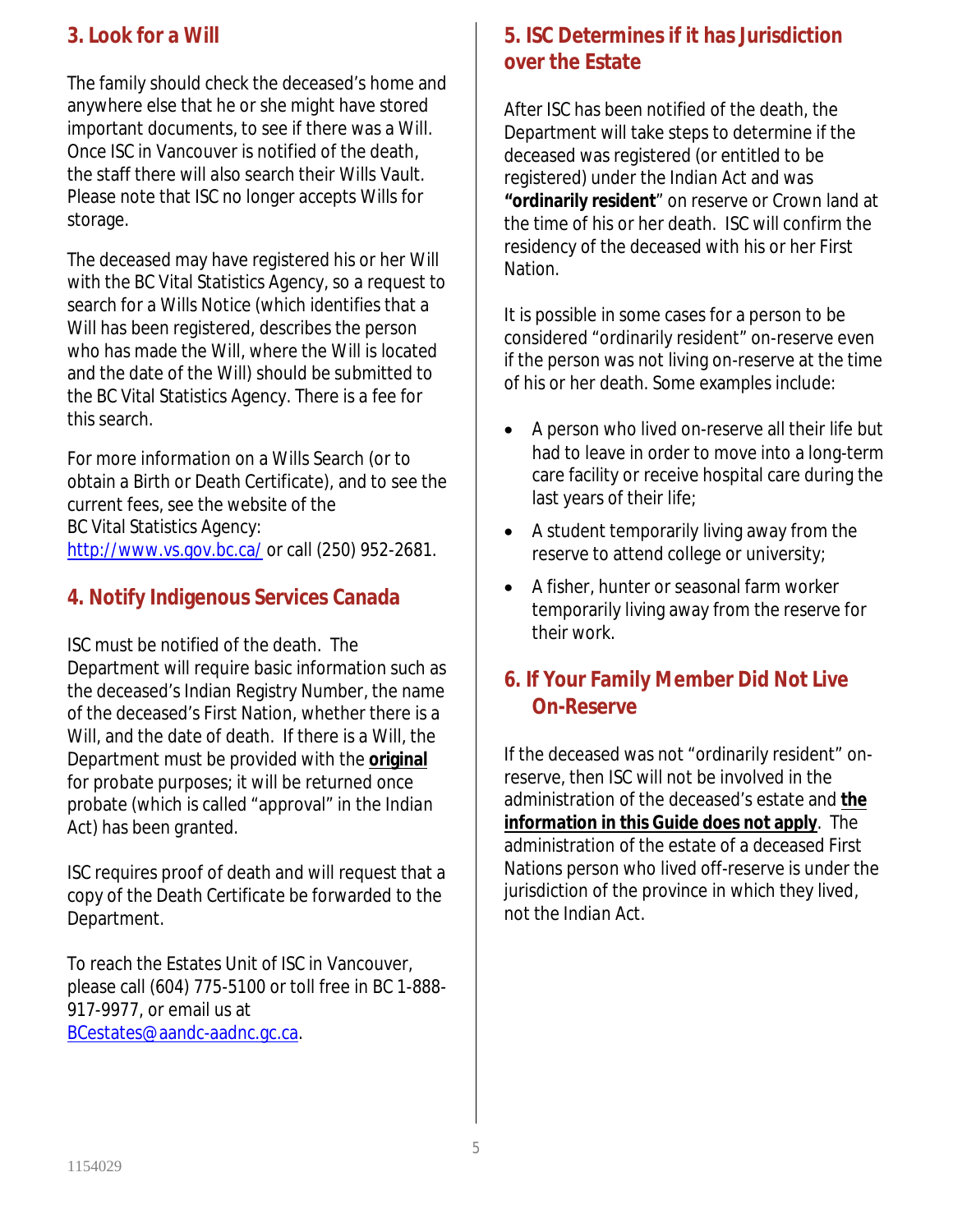Under the law of British Columbia, for example, the executor (if there is a Will) or the administrator (if there is no Will) is appointed by the Supreme Court of BC. If the person named as the executor in the Will, or a family member is not willing or able to administer the estate, and the estate is of sufficient value, the Public Guardian and Trustee of British Columbia **may** administer the estate for a fee.

For more information on how estates are administered under BC law, go to [http://www2.gov.bc.ca/gov/content/life](http://www2.gov.bc.ca/gov/content/life-)events/death-and-bereavement/wills-estates

For information and forms to use in administering an estate yourself under BC law, you may wish to purchase a copy of the Self-Counsel Press publication entitled *British Columbia Probate Kit*, available at many drugstores, stationers and bookstores, or online at [www.self-counsel.com.](http://www.self-counsel.com.) It costs about \$40.00.

For more information on the services of the Public Guardian and Trustee of British Columbia see the website: [www.trustee.bc.ca](http://www.trustee.bc.ca) and click on "Estate Administration", or contact the Public Trustee in Vancouver at (604) 660-4444 or through Service BC (toll free in BC) at 1-800-663- 7867.

It is prudent to see a lawyer for some initial advice, even if you believe the estate is simple and you plan on administering the estate yourself. See section 9 of this Guide (*Do I need a lawyer?*) for information on how to find a lawyer.

#### **7. ISC Makes an Initial Determination of the Heirs and/or Beneficiaries**

In many cases, family members do not leave a Will and ISC must refer to section 48 of the *Indian Act* (see *Appendix C* of this Guide for the full text of section 48) and the deceased's Indian Registry records to determine the next-of-kin who are entitled to inherit (called **heirs**). The *Indian Act* sets out the legal rules for who inherits the deceased's assets when the deceased did not

leave a Will.

If there is a Will, the people entitled to inherit (called **beneficiaries**) are named in the Will.

#### **8. The Minister Appoints a Personal Representative**

A personal representative is a person who looks after and distributes the estate of a deceased person. If there is a Will, the name for this person is the **executor**; if there is no Will or the person named as executor in the Will is unable or unwilling to act, the name for this person is the **administrator**.

#### **A. If There is No Will**

If there is no Will, ISC writes to the heirs (as determined by section 48 of the *Indian Act)* and asks if they would like to administer the estate or nominate someone to administer the estate. ISC then appoints an administrator from among the applicants.

If none of the heirs apply to administer the estate or nominate someone else who is willing to do so, an Estates Officer at ISC will administer the estate as administrator of last resort.

#### **B. If There is a Will**

If there is a Will and the Will names an executor, ISC will ask the named executor to apply to administer the estate.

If the executor is willing and able to act, then ISC will approve (probate) the Will and appoint the named executor as personal representative.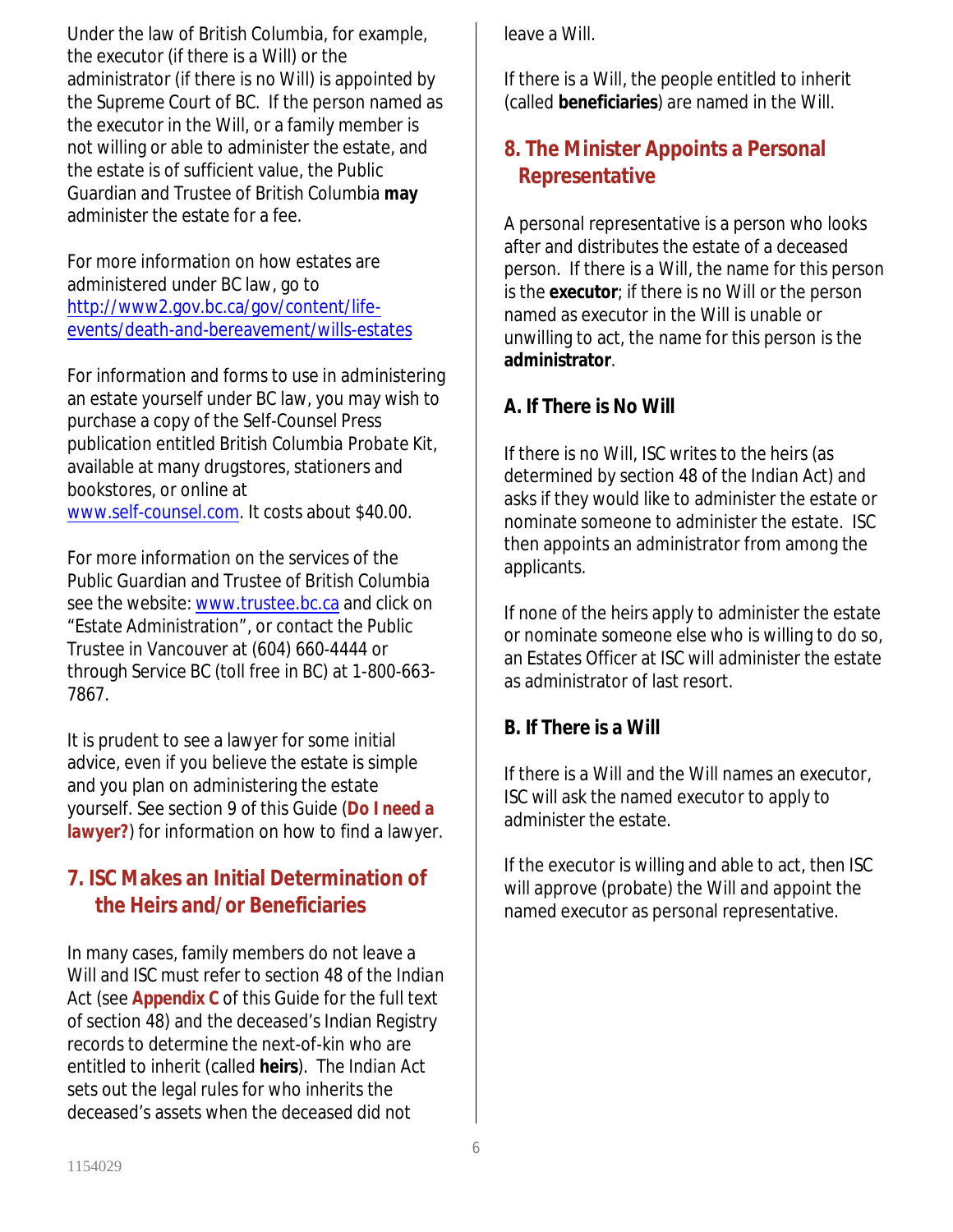**Please note that a Will is of no legal force and effect until it has been approved (probated) by the Minister of Indian Affairs.** 

In "approving" a Will, the Minister is checking to confirm that the Will document meets the technical requirements to be a valid Will, i.e., that it is a genuine document (not a forgery) that is in writing, signed by the deceased, disposes of property (such as personal belongings or land), and is intended to take effect upon death. In "approving" a Will, the Minister is not reviewing or otherwise evaluating any of the gifts made by the deceased in the Will.

If there is a Will but the Will does not name an executor or the named executor is unable or unwilling to act as executor, ISC writes to the beneficiaries named in the Will and asks if they would like to administer the estate or nominate someone else to administer the estate.

If none of the beneficiaries apply to administer the estate or nominate someone else to do so, an Estates Officer at ISC will administer the estate as administrator of last resort.

#### **C. Lands Search**

The Department will do a search of the Indian Land Registry to determine if there is an interest in reserve land registered in the name of the deceased and will advise the appointed executor or administrator of the results. Please note this search is limited to registered on-reserve interests (interests that are registered in the Indian Lands Registry under the *Indian Act*, or in the First Nation's own land registry system under the *First Nations Land Management Act*, for First Nations that manage their own lands).

#### **9. Do I Need a Lawyer?**

It is prudent to see a lawyer for some initial advice, even if you believe the estate is simple and you plan on administering the estate yourself. If the estate includes a business or offreserve land, or may otherwise be complicated, you should seek legal assistance. The costs of

legal assistance needed to settle the estate may be paid from the estate's assets.

For assistance in finding a lawyer please contact:

#### **Canadian Bar Association's Lawyer Referral Service**

This service provides a half-hour consultation with a lawyer for about \$30.00. Telephone: (604) 687-3221 or 1-800-663-1919 Website: [www.cbabc.org/for-the](http://www.cbabc.org/for-the-)public/lawyer-referral-service

#### **The Law Centre**

An in-person service provided by University of Victoria law students in downtown Victoria. 1221 Broad Street, Victoria, BC V8W 2A4 Telephone: (250) 385-1221 Website: [www.thelawcentre.ca](http://www.thelawcentre.ca)

#### **UBC First Nations Legal Clinic**

An in-person service provided by UBC law students in downtown Vancouver. 101-148 Alexander Street Vancouver, BC V6A 1B5 Telephone: (604) 684-7334

- **UBC Law Students' Legal Advice Program** An in-person service provided by UBC law students at clinics located throughout the GVRD. Also has a Legal Advice Manual viewable on their website. Telephone: (604) 822-5791 Website: [www.lslap.bc.ca](http://www.lslap.bc.ca)
- **Yellow Pages**

7

Look in the yellow pages under "Lawyers" to find a lawyer who specializes in wills and estates law or Aboriginal law.

#### **10. When you are the Personal Representative**

Generally speaking, the duties of the personal representative are to gather and protect the assets of the estate, pay the debts of the estate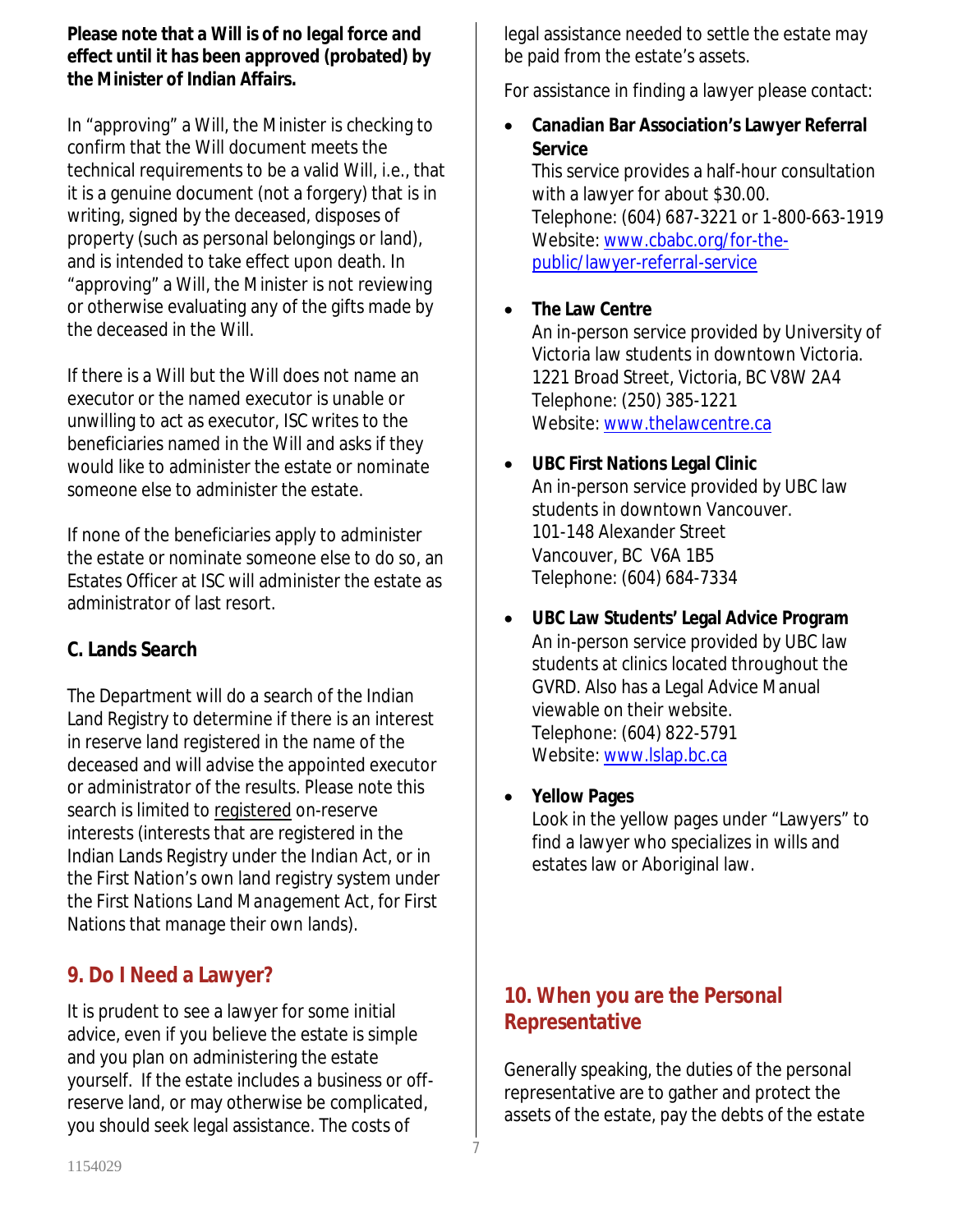from the assets, determine who the heirs or beneficiaries are, and distribute the assets. The following is a list of some of the duties of a personal representative. **Because each estate is unique, the list is not exhaustive**.

#### **A. Notify Others**

You will need to notify government agencies and companies with whom the deceased dealt that s/he has passed away and that you have been appointed as the deceased's personal representative. Banks, credit unions, credit card companies, utility companies (for example, FortisBC and Telus), insurance companies, and Canada Pension Plan are examples of some government agencies and companies that **may** need to be advised of the deceased's death.

If the deceased left a Will, you must provide a copy of the Will to every person named in it, **and** to every person not named in it who would have inherited from the deceased if the deceased had not made a Will. See section 10.N. of this Guide (*Determining the Heirs when there is no Will*) for additional information on determining who you must provide a copy of the Will to.

#### **B. Determine and Protect the Assets of the Estate**

As personal representative, you must determine what property the deceased owned, e.g. land, money, pension and personal belongings. You need to make a list of all of the estate's assets, including the value of each asset.

You may wish to collect estate valuables such as jewelry, paintings and cultural artifacts, and store them for safekeeping.

You may also wish to have the deceased's mail redirected to you. To do this, go to any Post Office – bring your Appointment document and the *Death Certificate* for the deceased with you.

If you believe there was an interest in reserve land registered in the name of the deceased, please contact an Individual Lands Holding Specialist for the deceased's First Nation at ISC in Vancouver at (604) 775-5100.

If you believe that the deceased was receiving lease, permit or other income for his or her reserve land, contact a Land Management & Leasing Officer at ISC in Vancouver at (604) 775- 5100.

You are also required to protect the assets of the estate. If the deceased owned a house or other buildings, make sure that the house and buildings are insured by the estate until you have legally transferred these assets to those entitled to inherit them. You may also need to take out insurance on other property of the estate as required. These insurance costs may be paid from the assets of the estate.

If the deceased owned a vehicle, contact the Insurance Corporation of British Columbia (ICBC) at (604) 661-2800 or see ICBC's website: [www.icbc.com](http://www.icbc.com) (Use the search term "MV1432" in the search box at the top of the screen to see a Checklist for doing Estate transfers ). Note that the deceased's car should normally not be used until it has been transferred to the person entitled to inherit it and that person has arranged for insurance.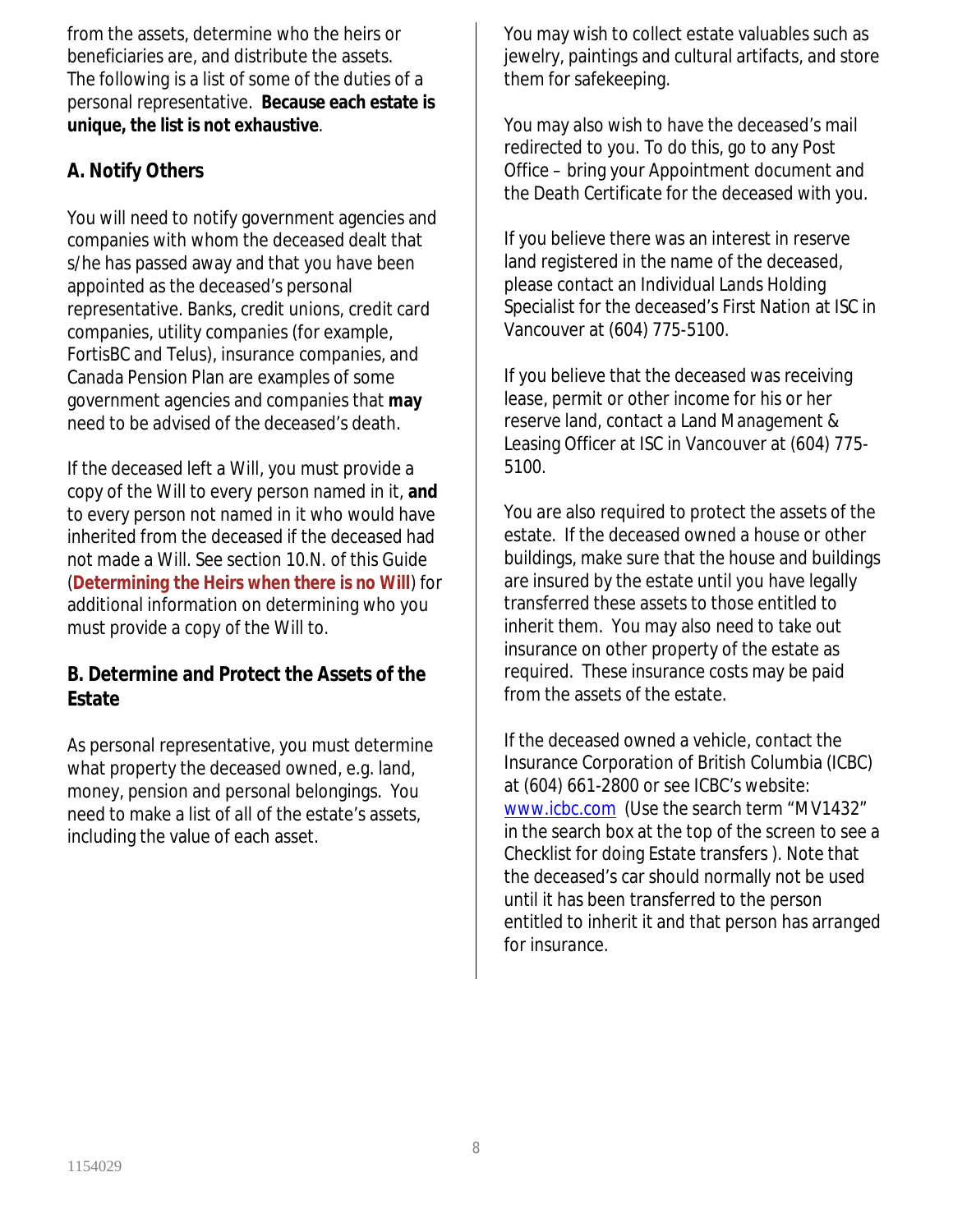Letters should be sent to banks and credit unions in the area where the deceased lived, to inquire if the deceased held any accounts and to direct the release of funds to the personal representative.

#### **C14: Enquiry Letter to Bank or Credit Union C15: Enquiry Letter to the "Big 5" Banks**

All estate funds should be placed in an account at a bank, credit union or trust company. In order to open a separate account in the name of the estate, most banks and credit unions will require you to provide a certified copy of your Appointment document and the *Death Certificate* – contact the bank or credit union for any additional requirements.

If the deceased owned a fishing boat or other registered vessel, contact the Registrar of Ships at Transport Canada. For further information about vessel registration, and to locate the Ships' Registry in your area, see Transport Canada's website: <http://www.tc.gc.ca/eng/menu.htm> and click on "Marine".

For information on dealing with a fishing licence in the name of the deceased, please see Fisheries and Oceans Canada's website: [www.dfo-mpo.gc.ca](http://www.dfo-mpo.gc.ca) or contact the Vancouver regional office at (604) 666-0384.

For information on trap lines, contact the BC Ministry of Environment at 1-800-663-7867, or see the website:

<http://www.env.gov.bc.ca/pasb/applications/pro> cess/trapper.html

The deceased's employer should be contacted to inquire if any outstanding wages are owed to the deceased. If the deceased had a pension plan, contact the employer for information on what will happen to it.

If the deceased had life insurance (either through work, or purchased privately), contact the insurer. In cases where the deceased named a specific beneficiary of his or her life insurance policy, the insurance proceeds are not considered an asset of the estate. However, where no beneficiary is named, insurance proceeds are considered an asset of the estate and the personal representative should arrange to collect these funds.

#### **C. If the Deceased owned land off-reserve**

If you believe the deceased owned land offreserve in British Columbia, see the BC Land Title and Survey website at <http://www.ltsa.ca> for an overview of the land transfer process.

A search of BC Land Title records will tell you what interests in off-reserve land the deceased held and whether there were any charges or mortgages. A lawyer or notary can do this search for you for a small fee.

"Real property", which means land and improvements to it such as houses, must be transferred in accordance with the laws of the place where the land is located. This means that fee simple or strata-titled property located offreserve in British Columbia cannot be transferred using estate administration documents issued under the *Indian Act*.

If the assets of the estate of a First Nation person who was ordinarily resident on-reserve include land located off-reserve in British Columbia, the executor will need to request an Order from ISC referring the transfer of the fee simple land to the BC Supreme Court (Probate Registry), and the executor will then need to obtain a grant of probate (if there was a Will) or administration (if there was no Will) from the Probate Registry in order to be able to register the transfer of the fee simple land from the estate to an heir or beneficiary in the BC Land Title Office.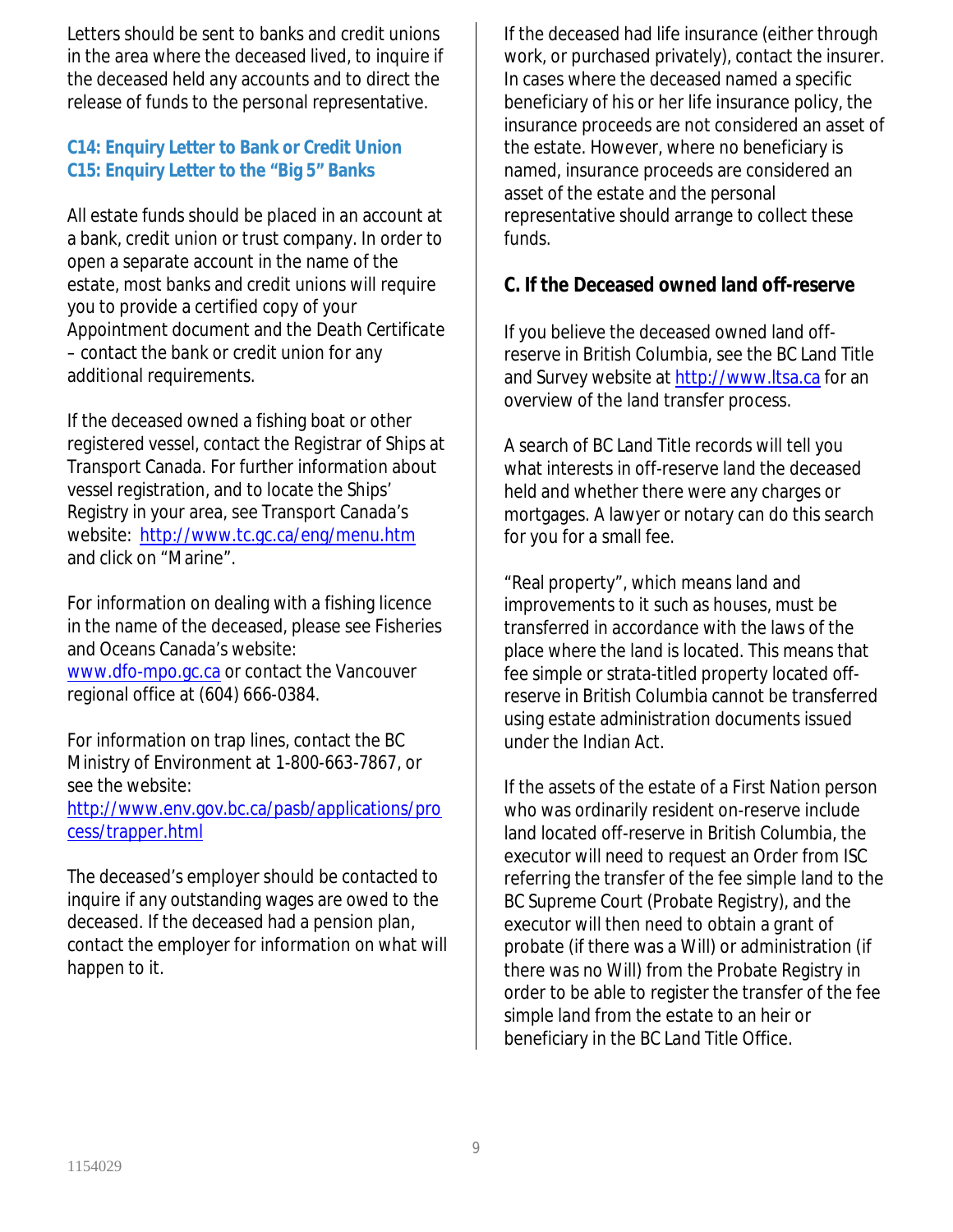See section 6 of this Guide (*If Your Family Member Did Not Live On-Reserve*) for information on proceeding under BC law.

If the deceased held land off-reserve, you may wish to seek legal advice on behalf of the estate, See section 9 of this Guide (*Do I need a lawyer?*) for information on how to find a lawyer.

#### **D. If the Deceased had Joint Ownership of Certain Assets**

The deceased may have owned property (e.g., a bank account or land) jointly with another person. The deceased's share of an asset that was owned jointly with another person as **tenants-incommon** is part of the estate and must be dealt with by the personal representative.

However, an asset of the deceased that was held in **joint tenancy** *with a right of survivorship* (whether a bank account, or land) does not form part of the deceased's estate and is therefore not normally dealt with by the personal representative. Usually, the surviving joint tenant simply needs to provide (e.g.) the bank with proof of the joint account-holder's death, and the bank will then transfer the account into the sole name of the surviving joint account-holder.

#### **E. Government Agencies to Contact**

Various federal and provincial government agencies will likely need to be contacted in order to be advised of the deceased's death and to inquire if any outstanding benefits are owed to, or owed by, the estate. You will need to know the deceased's Social Insurance Number before submitting enquiries.

#### **C5: Letter requesting SIN Information**

The government agencies you will likely need to contact may include:

 **Employment and Social Development Canada (ESDC)**: Contact ESDC to inquire about possible Canada Pension Plan (CPP)

Death Benefit and/or Survivor Benefits that may be payable, as well as to terminate the deceased's CPP benefits, Old Age Security (OAS) and Guaranteed Income Supplement (GIS), and/or Employment Insurance (EI).

**C7: Enquiry Letter - CPP C8: Enquiry Letter - CPP Death Benefit inquiry C9: Enquiry Letter - OAS and GIS C11: Enquiry Letter - EI C13: Letter enclosing CPP Death Benefit application**

To download an Application form for the Canada Pension Plan Death Benefit, go to: [http://www.servicecanada.gc.ca/fi](http://www.servicecanada.gc.ca/fi-)if/index.jsp?app=prfl&frm=isp1200&lang=eng

For more information, see the ESDC website at<http://www.esdc.gc.ca/en/cpp/index.page.> If you receive a government cheque payable to the deceased and dated after the month of his or her death, contact the government agency; you may need to return the cheque. Note: Never destroy a government cheque! If the deceased is not entitled to the payment, the cheque must be returned to the government agency.

#### **C12: Letter enclosing cheque(s) for return**

 **BC Ministry of Social Development**: Contact this agency regarding the deceased's Senior's Supplement: <http://www.gov.bc.ca/hsd/>

#### **C6: Enquiry Letter - BC Senior's Supplement**

 **Canada Revenue Agency (CRA)**: The personal representative must ensure that the deceased's tax returns are filed, and that any income taxes and/or GST owing are paid (to the extent that the estate has the funds to pay these debts).

**C16: Enquiry Letter– Request Tax Info C17: Enquiry Letter – Request GST Info**

For more information, see the following CRA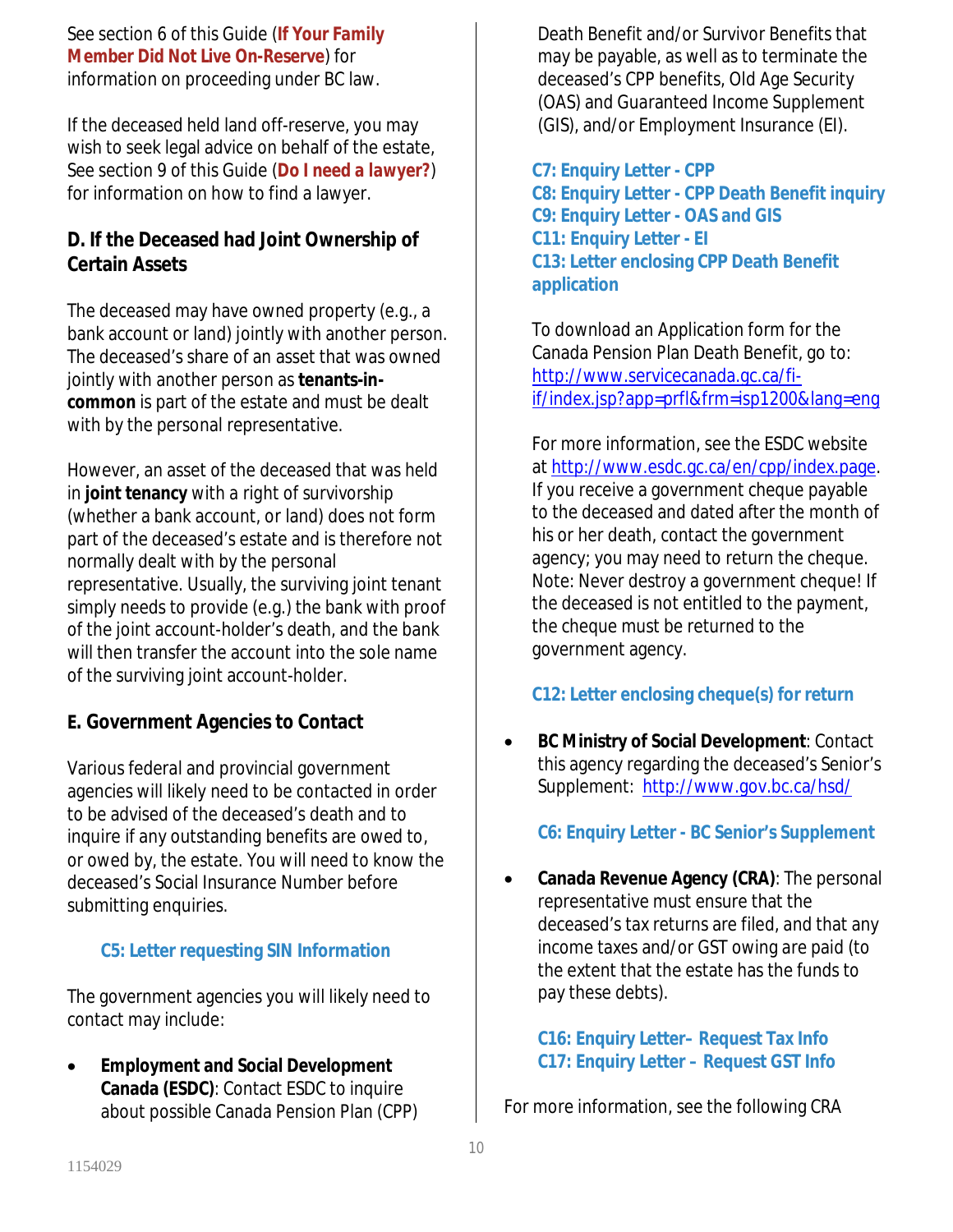publications available for download from the CRA website at [www.cra-arc.gc.ca](http://www.cra-arc.gc.ca) : *What to Do Following a Death* (RC4111); *Preparing Returns for Deceased Persons Guide* (T4011).

 **Worksafe BC**: Contact this agency if the deceased was receiving a WCB pension or benefits: [www.worksafebc.com](http://www.worksafebc.com)

#### **C10: Enquiry Letter to Worksafe BC**

#### **F. Determine the Debts of the Estate**

As personal representative, you must notify creditors, heirs and other claimants about the death. You should contact any creditors of the deceased you know of, advise them you are the personal representative and ask the creditor to send you a written notice of the outstanding debt owed by the deceased.

The debts of the estate may include:

- Funeral expenses;
- Income tax debt. As stated above, Canada Revenue Agency will need to be contacted in order to determine if the estate owes a debt;
- Mortgages or any other form of secured loan;
- The personal representative's costs of administering the estate (e.g. necessary longdistance calls, postage and photocopying; necessary legal, accounting and other professional advice);
- Outstanding utility bills;
- Car loans/lease payments. You may have to contact the leasing company to obtain the leasing contract between the deceased and financial institution;
- Personal loans or lines of credit;
- Credit card debt.

**C19 and C20: Enquiry Letters re Debts/Loans C21: Letter Acknowledging a Debt**

#### **G. Notice to Creditors**

When you are appointed the personal representative you will receive blank copies of a *Notice to Creditors, Heirs and Other Claimants*

from ISC. Post the Notices in the Band office, Post Office and other public places, and send a copy to the Housing Resources Officer at ISC in Vancouver:

**C1: Notice to Creditors Form C2: Cover Letter to Band Office C3: Cover Letter to Canada Post C4: Cover Letter to ISC**

The *Notice* gives creditors and potential heirs eight weeks to advise you of a debt against the estate or of a claim to be an heir. If a claim is made after the eight week period, the estate may not be legally required to pay the debt. If you receive a late claim, you may wish to consult a lawyer for advice on whether the debt should be paid. See section 9 of this Guide (*Do I need a lawyer?*) for information on how to find a lawyer.

#### **H. Payment of Debts**

As the personal representative, you are responsible for ensuring that the deceased's debts are paid from the estate's assets.

It is important to remember that debts to the funeral home and to Canada Revenue Agency (CRA) must be paid before other debts. A Clearance Certificate must be obtained from CRA to ensure that you are not personally liable for tax debt.

As the personal representative, you are **not** required to use your own money to pay the deceased's debts, *provided that* you administer the estate in accordance with applicable laws.

#### **I. What if the Estate doesn't have enough money to pay all of the Debts?**

If you are the personal representative for an estate that does not have enough money to pay all debts, obtain legal advice to ensure that you do not incur any personal liability for the deceased's debts. There is an order of priority for payment of debts (i.e., certain types of debt must be paid before others). See section 9 of this Guide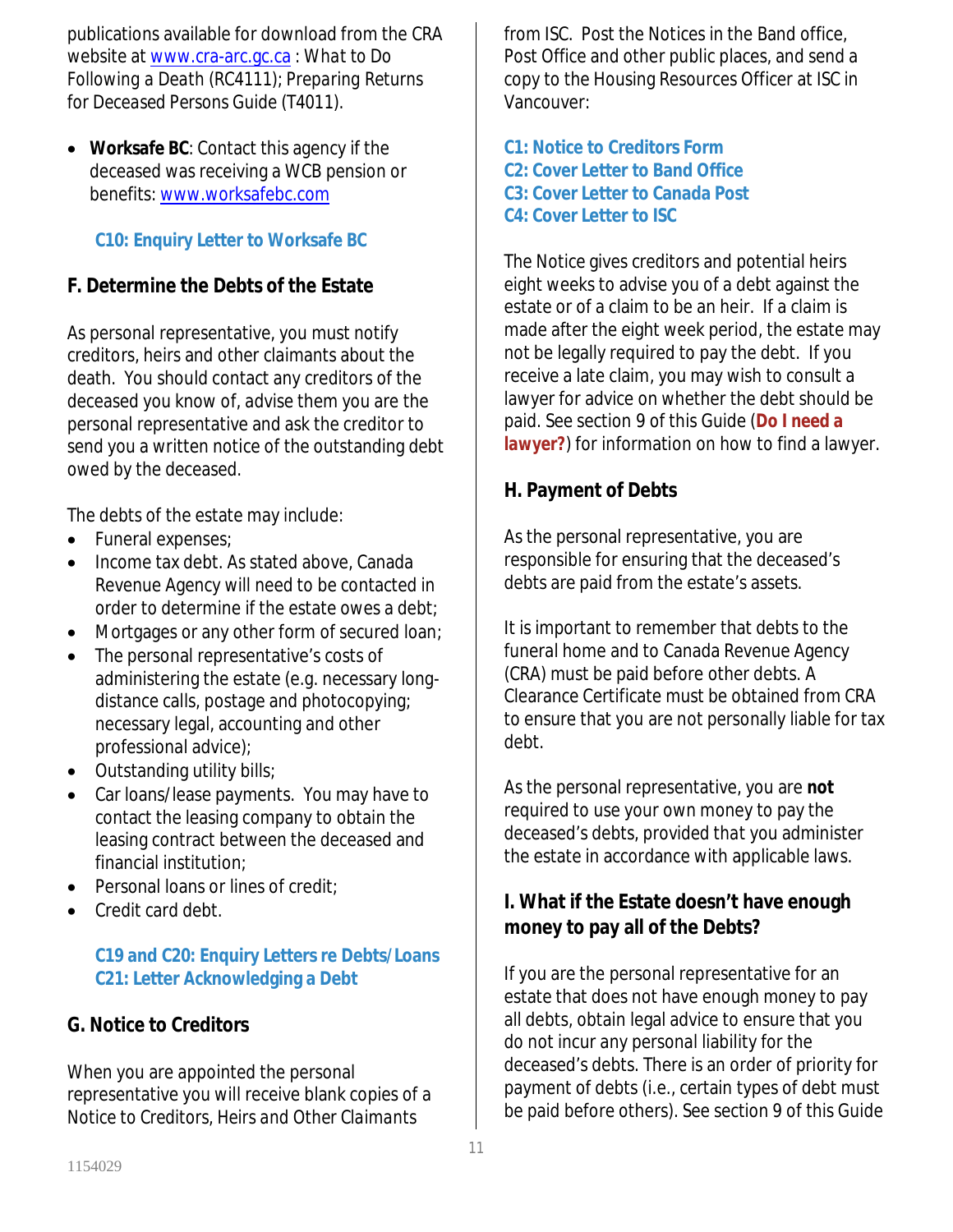(*Do I need a lawyer?*) for information on how to find a lawyer.

#### **J. Transfer Land and Other Assets**

As personal representative, you may be required to transfer the deceased's registered interest in reserve land to an heir or beneficiary. If the deceased had traditional land holdings (not registered in the Indian Land Registry), you will need to consult with the deceased's First Nation. Traditional land holdings are normally governed by the First Nation's own Housing policies, which may or may not give an individual the right to determine who will occupy their house after they pass away.

The Minister of Indian Affairs (or the First Nation, in the case of First Nations that manage their own lands under the *First Nations Land Management Act* "FNLMA") must approve any transfers of registered interests in reserve land to heirs or beneficiaries. In particular, as personal representative, you are required to complete and submit to ISC (if the land is registered in the ILRS) a **Transfer of Land by Personal Representative**  form. (If the First Nation manages its own lands under FNLMA, consult the band office for the required transfer form).

For assistance with the completion of a *Transfer of Land by Personal Representative* form or if you have any questions regarding on-reserve land transfers, please contact an Individual Land Holding Specialist at ISC in Vancouver at (604) 775-5100.

#### **K. Family Homes on Reserves and Matrimonial Interests or Rights Act**

#### A Survivor's Entitlement

The *Family Homes on Reserves and Matrimonial Interests or Rights Act* (Act) provides new rights for survivors. A survivor, in relation to a deceased individual, means their surviving spouse or common-law partner. This Act provides entitlement to survivors in a manner that is

consistent with most provincial family and succession laws related to matrimonial real property.

#### The survivor of the estate has 2 options:

- 1) The survivor may choose to apply to court for an amount equal to half the value of the deceased's interest in or right to the family home and other matrimonial interests or rights under the provisional federal rules in the Act, or;
- 2) The survivor may choose to inherit from the deceased's will or under the estates provisions of the *Indian Act* in respect of the family home and other matrimonial interests.

In both cases, the option is specific to the matrimonial home or other matrimonial interests or rights. It does not preclude the survivor from inheriting other assets from the deceased, such as personal items.

#### Option 1

To claim survivor rights and interests under the provisional federal rules, a survivor has to make an application to the court within 10 months of the death of their spouse or common-law partner. Survivors may be entitled to an amount equal to half the value of the deceased's interests in or right to the family home.

The applicant for survivor entitlement must send copies of their application to certain individuals who could be directly affected if the court grants the order. In the case where the applicant is the survivor, the applicant must, without delay, send a copy of the application to the Minister and to the executor of the will or the administrator of the estate, if known. In the case where the applicant is the executor of a will or an administrator of an estate, the applicant must, without delay, send a copy of the application to the Minister and to the survivor.

Further, the executor of the will or administrator of the estate who receives notice of such an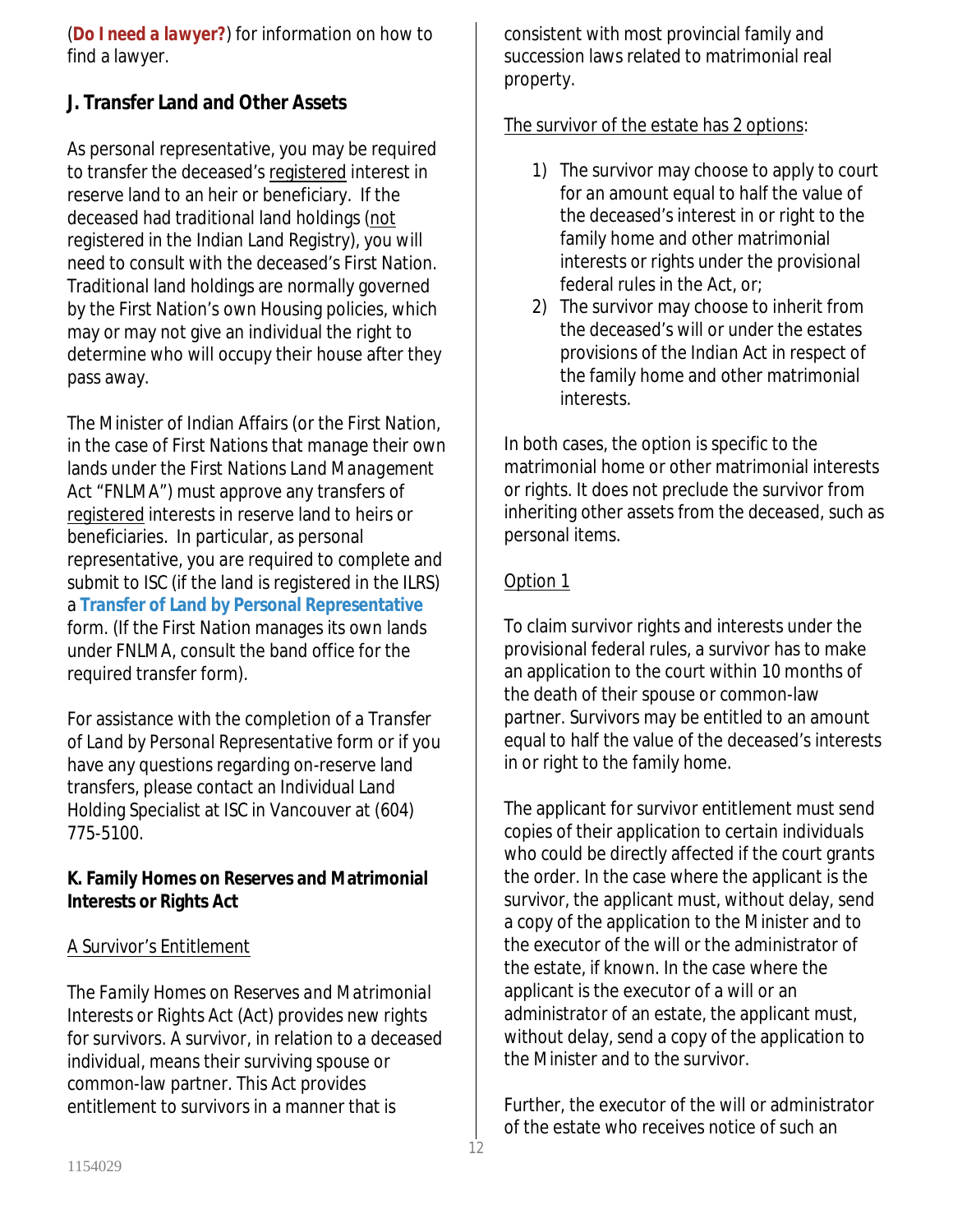application must notify the beneficiaries of the will or heirs to the estate. If neither an executor nor an administrator has been appointed, the Minister must make the notification.

#### Notes:

Once the family home and matrimonial rights or interests have been distributed, the remainder of the estate will be distributed to the remaining heirs or beneficiaries as per the will or section 48 of the *Indian Act*.

The *Indian Act* estate provisions will apply if the survivor's application is not made to the court within the 10 month period.

#### Option 2

The survivor can inherit pursuant to the deceased's will or estate without making an application to the court under the *Family Homes on Reserves and Matrimonial Interests or Rights Act.* The *Indian Act* estate process must withhold distribution of assets until the 10 month period expires. Alternatively, distribution can occur within the 10 month period where the survivor indicates in writing that he or she chooses to inherit under the will and not under the Act.

#### Note:

If the family home (or other property) is held by the spouses or common-law partners in "joint tenancy" there is a right of survivorship which allows the deceased's interest in the home to transfer directly to the survivor upon death. Such property does not flow through the estate (i.e., will, intestacy, or the provisional federal rules of the Act).

#### **L. Land Transfers to Non-Band Members are Prohibited**

If the deceased had an interest in reserve land (for example, a Certificate of Possession) and has left that interest to heirs or beneficiaries who are not members of the deceased's First Nation, section 50 of the *Indian Act* prohibits the nonband members from inheriting the deceased's interest in the reserve land, and requires the Superintendent of Indian Affairs to sell the nonband members' interest in the land to the highest bidder in a sale process open to all members of the deceased's First Nation. The executor or administrator of the estate may not sell or transfer the land privately.

Note that the relevant time for determining if any of the deceased's heirs or beneficiaries are not members of the same First Nation as the deceased is the date of death. After that date, an heir or beneficiary cannot gain the right to inherit the deceased's land by transferring their band membership to the deceased's First Nation.

Please refer to *Appendix D* of this Guide for the full text of section 50.

ISC national policy concerning section 50 provides alternatives, in certain cases, to having the Superintendent of Indian Affairs sell the non-band member's interest in land. In particular, if a nonmember heir or beneficiary is willing to give up their share of the deceased's land, they can sign an *Absolute Disclaimer* form. Or, if the deceased's estate includes (significant) cash assets as well as the reserve land, it may be possible for the personal representative to divide up the estate in such a way that non-members shares of the estate are made up of cash only, and only band members inherit the land.

For more information on section 50 and the potential alternatives to a sale of the nonmember's share of land by the Superintendent, contact the Estates Unit of ISC in Vancouver at (604) 775-5100 or toll free in BC 1-888-917-9977, or email us at [BCestates@canada.ca.](mailto:BCestates@canada.ca.)

#### **M. Obtain Clearance Certificate from CRA**

As personal representative you must obtain a Clearance Certificate from the Canada Revenue Agency before you distribute the assets of the estate or you may be held personally liable to CRA for any outstanding taxes owed by the estate.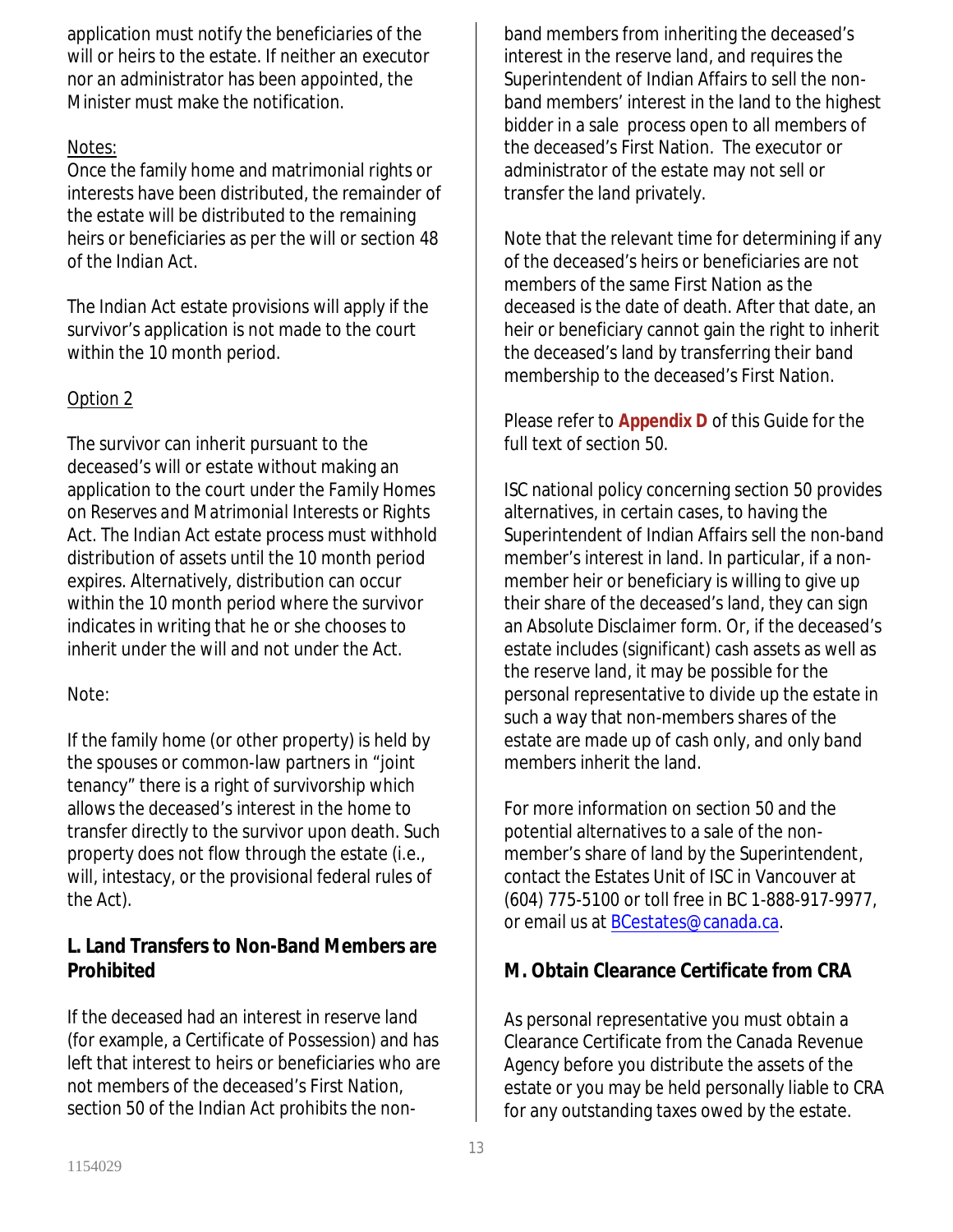In order to obtain a Clearance Certificate from CRA you must ensure the deceased's taxes are filed for the year of his or her death and for previous years. Once all outstanding taxes, if any, have been paid, you may apply for a clearance certificate.

#### **Application form for a Clearance Certificate C18: Letter enclosing Clearance Certificate Application**

For more information, see the following CRA publication, available for download from the CRA website at [www.cra-arc.gc.ca:](http://www.cra-arc.gc.ca:) *Information Circular IC82-6R8, Clearance Certificate*.

#### **N. Determining the Heirs When there is No Will**

Unless the estate is simple, i.e. there are no disputes and only one heir, legal advice may need to be sought when determining the heirs.

Except for the "**survivor**" (married spouse or common law partner), only people who are related to the deceased by blood are considered heirs.

A person, however, may be considered an heir of the deceased if they were legally adopted or adopted according to the custom of the First Nation (custom adoption). Unless **all** the heirs to the estate agree, in writing, that a person who is not otherwise entitled to inherit should be treated as a (custom-adopted) heir of the deceased, the person who is claiming custom adoption must prove their claim to the satisfaction of the Indian Registrar before a personal representative will be obliged to treat that person as an heir of the estate.

For information on custom adoptions contact:

Indigenous and Northern Affairs Canada, Adoption Unit 10 Wellington St. Gatineau, PQ K1A 0H4 Telephone: 1-819-953-0960 (Registration Information Line) Fax: (819) 997-6296

If the deceased has left both a common-law partner and a (separated, but not divorced) legal spouse (i.e. if there are potentially two "survivors"), it is important that you obtain legal advice. See section 9 of this Guide (*Do I need a lawyer?*) for information on how to find a lawyer.

**When there is no Will, the rules for the distribution of assets are set out in section 48 of the** *Indian Act.* If the net value of the estate (all of the assets, minus all of the debts) is:

- less than \$75,000, the survivor receives the entire estate;
- more than \$75,000, the survivor receives the first \$75,000 and the rest is divided between the survivor and the children (if any).

If there is no survivor, the estate is divided equally among any children (surviving grandchildren or great-grand children *may* also inherit, depending on the circumstances).

If the deceased had no survivor, children, grandchildren, great-grandchildren and so on at the time of death, the next heirs in line are (in descending order):

- parents;
- sisters and brothers; and
- nieces and nephews. \*

\*There is a restriction in section 48(8) on who can inherit reserve land when there is no Will and the heir or heirs are more distantly related than siblings of the deceased. **If there is no Will, and the closest surviving heir(s) of the deceased are niece(s)/nephew(s), the deceased's reserve land must be transferred back to the deceased's First Nation by the Minister.** However, if the deceased's closest surviving relatives included at least one brother or sister, as well as one or more niece(s)/nephew(s), the land may be transferred to the niece(s)/nephew(s), as well as to the brother(s)/sister(s), in shares as determined by section 48(6) of the *Indian Act*.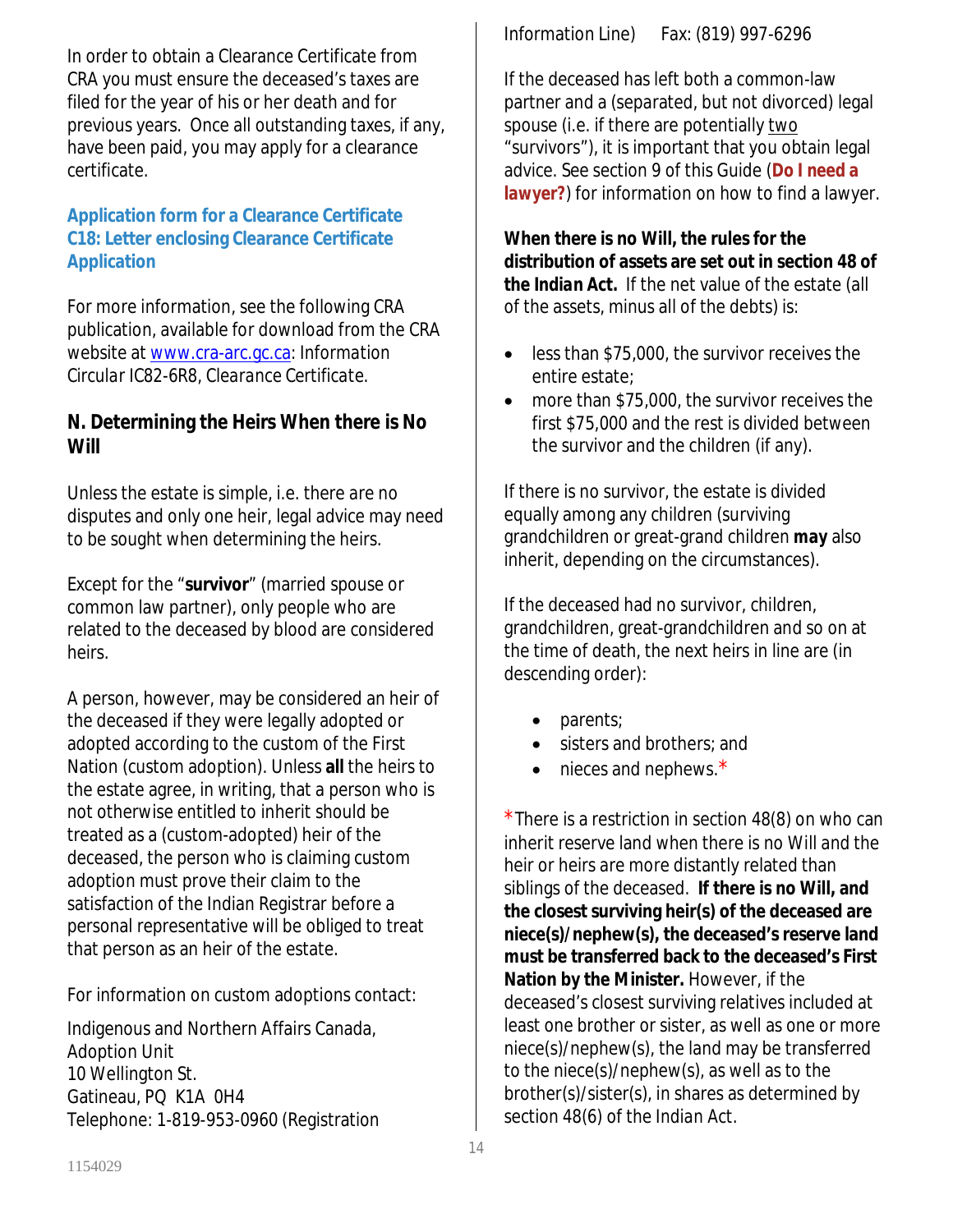**NOTE:** The above description of section 48 is an overview only. Please refer to the full text of section 48 in *Appendix C* of this Guide.

#### **O. Proposal for Distribution**

The assets of the estate should not be distributed until the *Notice to Creditors* has expired, the debts of the estate are paid, and a Clearance Certificate has been obtained from the Canada Revenue Agency.

Once you have done those things, it's a good idea to write to the heirs or beneficiaries, including an itemized list of the estate's assets and debts and setting out how you propose to distribute what is left after the debts have been paid from the assets.

#### **C22: Sample Proposal for Distribution**

#### **P. Distribute Assets to Heirs and/or Beneficiaries**

As personal representative, you should attempt to complete your administration of the estate and distribute the estate assets within a year of the date of death of the deceased. This is known as the "executor's year".

#### **Q. Final Accounting**

Once all of the debts have been paid and the assets have been distributed to the heirs and/or beneficiaries, you must give a detailed written accounting of the estate's administration to the heirs and/or beneficiaries. The accounting should include an itemized list of the estate's assets (including value) at the time of death, the estate's debts and details of how the assets were distributed.

#### **C23: Sample Accounting to Heirs/Beneficiaries**

You may also consider periodically advising the heirs and beneficiaries of your progress while you are administering the estate.

#### **11. Role of ISC and Complaints**

Once the Minister of Indigenous Services Canada has appointed either an executor or an administrator, the Department cannot be directly involved in the administration of the estate.

Departmental staff can provide general Estates information on request, but cannot provide advice on a specific problem with a particular estate; the advice of a lawyer should be sought in those circumstances.

The Department's role after an executor or administrator has been appointed is limited to a quasi-judicial role. For example, the Minister will act as the adjudicator of challenges to a Will's validity and will consider applications for the removal of an administrator, or may refer a matter to the BC Supreme Court.

#### **12. Resources**

#### **Legal Services Society of BC**

The Legal Services Society has a section of its website specifically for Aboriginal people, at <http://aboriginal.legalaid.bc.ca/.> Click on "We Can Help" and then click on "Free Publications" to see a list of publications. (You can also download the **Templates Package**, containing the forms and sample letters referred to in this Guide, from this website).

#### **Dial-A-Law**

Free recorded information on a variety of legal topics. Please note that the wills and estates information is based on BC's laws, not the *Indian Act*. Telephone: 1-800-565-5297, Website: [www.dialalaw.org](http://www.dialalaw.org)

#### **Clicklaw**

Legal information and education for British Columbians. Please note that the wills and estates information is based on BC's laws, not the *Indian Act*. Website: <http://www.clicklaw.bc.ca/>

#### **BC Bereavement Helpline**

Provides useful resources for persons dealing with the loss of a loved one. Call 604.738.9950 (in the Lower Mainland) or 1.877.779.2223 (toll-free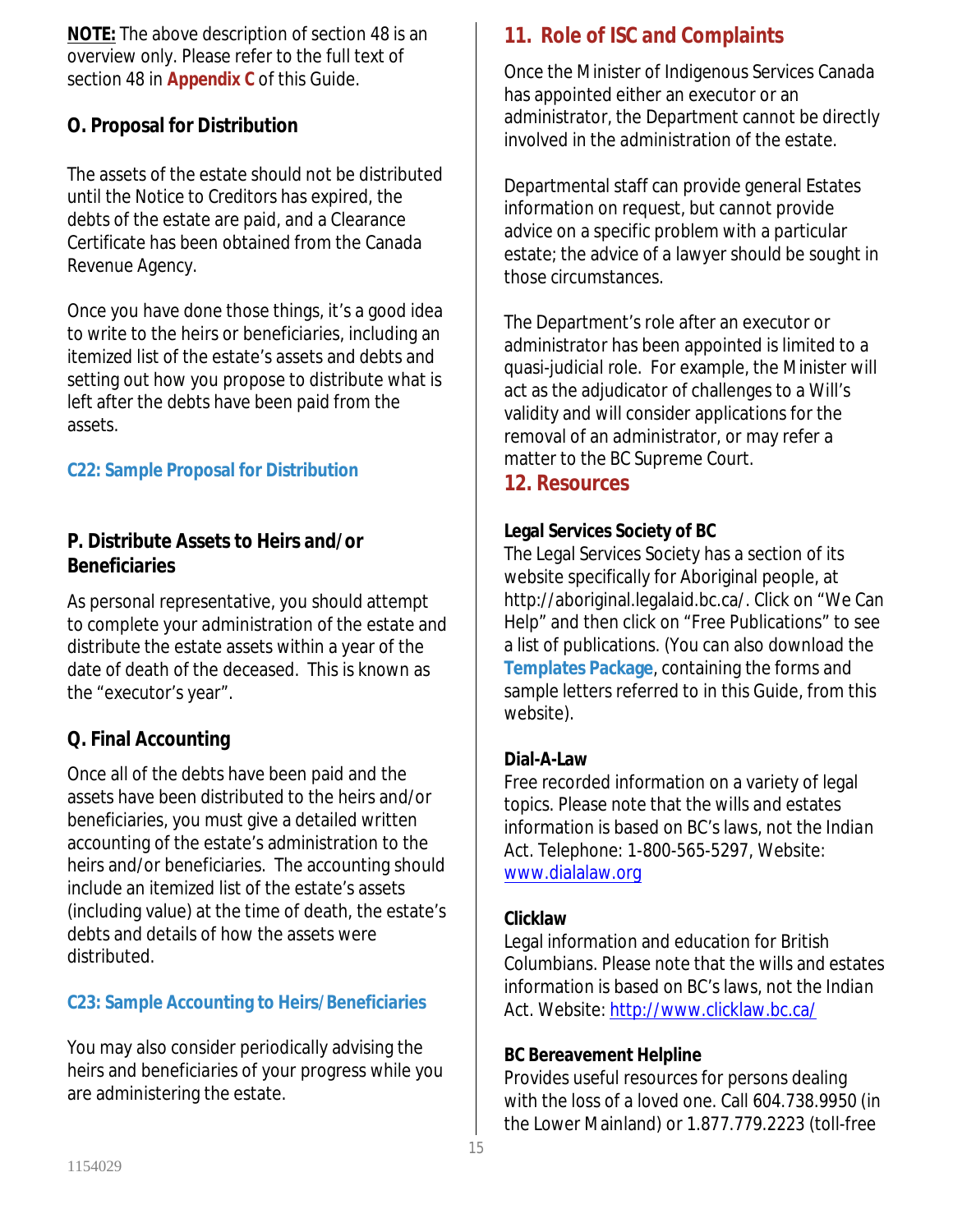in B.C.) or visit their website at: [www.bcbereavementhelpline.com](http://www.bcbereavementhelpline.com)

#### **Access Pro Bono Society of BC**

Offers pro bono (free) legal services. For more information go to [www.accessprobono.ca](http://www.accessprobono.ca) or call 604.878.7400 (in the Lower Mainland) or 1.877.762.6664 (toll-free in B.C.).

#### **VictimLinkBC**

Offers information and support for victims of crime. If you are dealing with a sudden death and require assistance or support, or if you just want to talk to someone, you may wish to call VictimLink BC at 1-800-563-0808 or visit their website at [www.victimlinkbc.ca.](http://www.victimlinkbc.ca.)

#### **13. Questions?**

If you have a question about the information in this booklet, please contact ISC in Vancouver and ask to speak to the Estates Officer for the deceased's First Nation.

To reach the Estates Unit of ISC in Vancouver

please call (604) 775-5100 or toll free in BC 1-888- 917-9977, or email us at [BCestates@canada.ca.](mailto:BCestates@canada.ca.) 

Please keep in mind that while Estates Officers can provide you with information, they cannot provide legal advice.

#### **Appendices**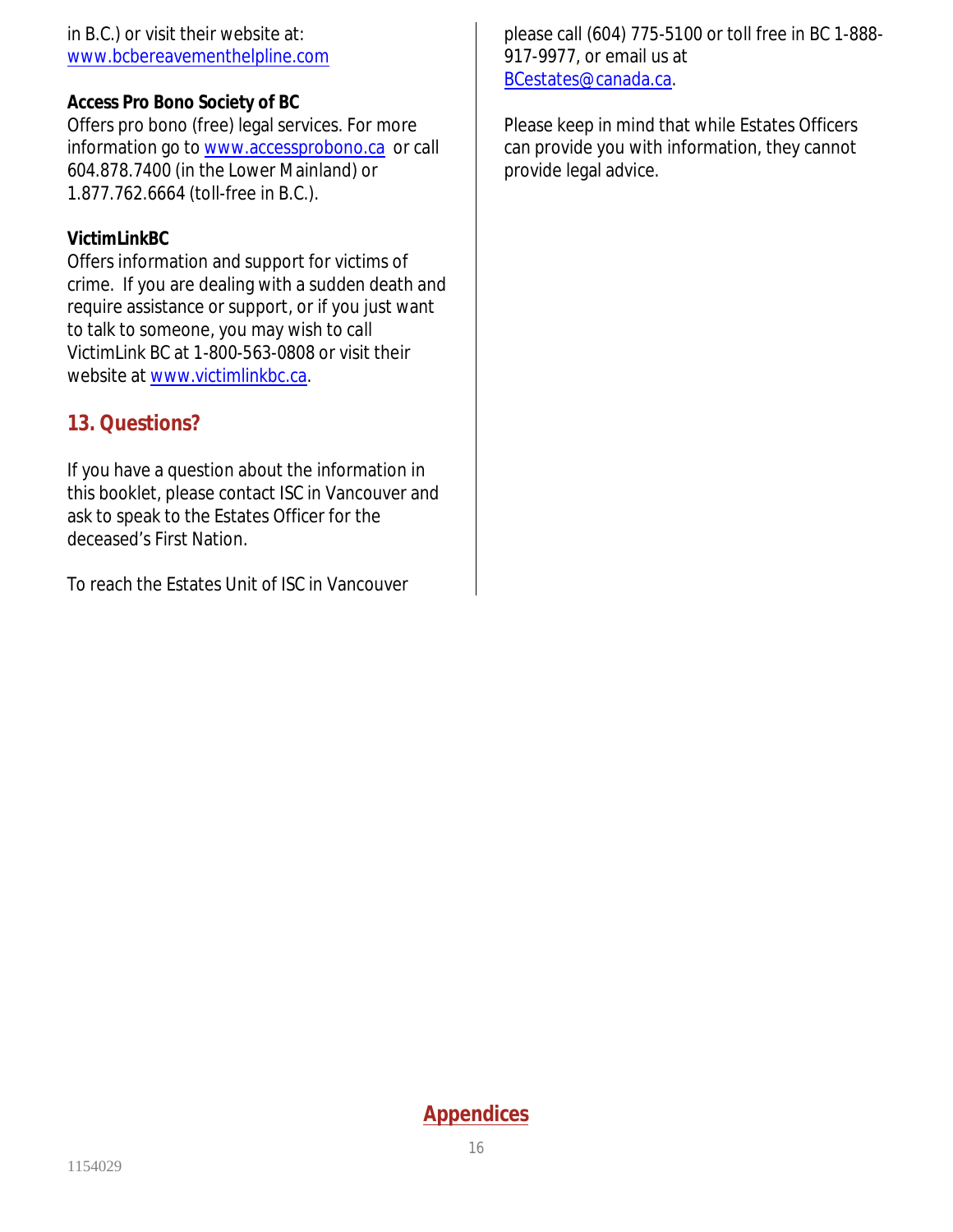## **A. Templates Package**

#### **Posting the Notice to Creditors**

- C1 Notice to Creditors
- C2 Cover letter to Band Office
- C3 Cover letter to Canada Post
- C4 Cover letter to ISC

**NOTE: The Templates Package for use with this Guide is published as a separate document in fillable PDF format. You can download it online from the Legal Services Society of BC's website at <http://aboriginal.legalaid.bc.ca/> (click on "Legal Aid Can Help" and then click on "Free Publications), or contact the Estates Unit of ISC in Vancouver at 1.888.917.9977, or by email to BCestates@aandcaadnc.gc.ca.**

**Finding out the deceased's Social Insurance Number (use this only if you don't have the SIN already)** C5 Letter requesting SIN

#### **Enquiring about government benefits & cancelling government pensions**

- C6 Letter re. BC Seniors' Supplement benefits
- C7 Letter re. Canada Pension Plan benefits
- C8 Letter re Canada Pension Plan Death Benefit
- C9 Letter re Old Age Supplement (OAS) and Guaranteed Income Supplement (GIS)
- C10 Letter re Workers' Compensation benefits
- C11 Letter re Employment Insurance benefits
- C12 Letter enclosing pension/benefits overpayment (cheque to be returned)

#### **Applying for government death benefits**

C13 Letter enclosing application for Canada Pension Plan Death Benefit

#### **Enquiring about bank accounts**

- C14 Letter to a bank or credit union
- C15 Letter to the 'Big 5' banks

#### **Preparing the Final Income Tax Return**

- C16 Letter to Canada Revenue Agency requesting income tax information
- C17 Letter to Canada Revenue Agency requesting GST/HST information
- C18 Letter requesting Clearance Certificate

Application form for a Clearance Certificate

#### **Communicating with creditors**

- C19 Letter of enquiry to a credit card company or other creditor
- C20 Letter to creditor asking if loan was life-insured, requesting forms to have the loan written off
- C21 Letter to a credit card company or other creditor acknowledging a debt

#### **Keeping the Heirs/Beneficiaries informed of your progress**

- C22 Proposal for distribution of the estate
- C23 Final accounting

#### **Transferring the deceased's registered interest in reserve land**

Transfer of Land by Personal Representative form, with instructions

### **B. Links**

#### **Government of Canada**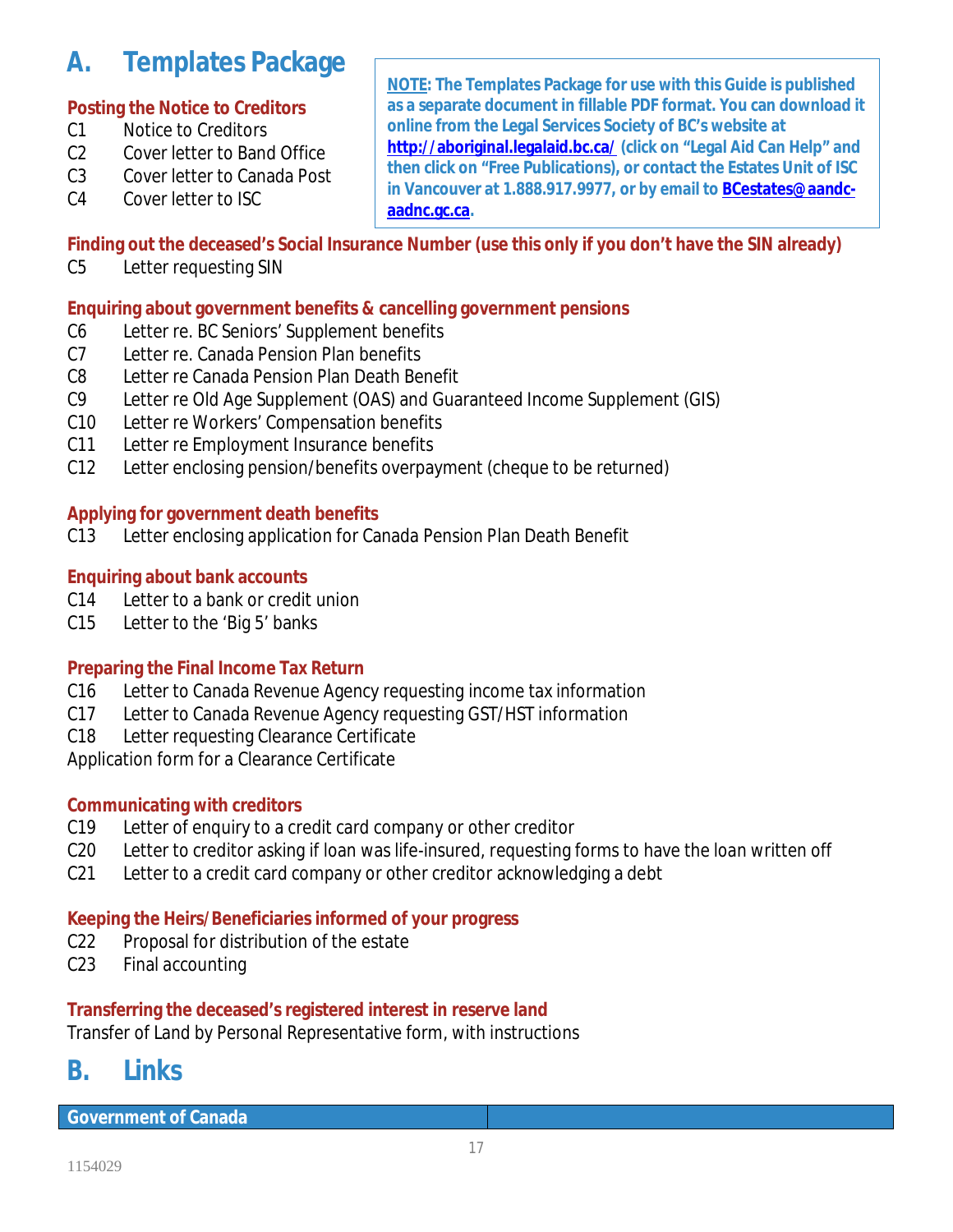| Indigenous Services Canada                           | www.aandc-aadnc.gc.ca                                                        |
|------------------------------------------------------|------------------------------------------------------------------------------|
| Canada Revenue Agency                                | www.cra-arc.gc.ca                                                            |
| <b>Fisheries &amp; Oceans Canada</b>                 | www.dfo-mpo.gc.ca                                                            |
| <b>Employment and Social Development Canada</b>      | http://www.esdc.gc.ca/eng/home.shtml                                         |
| Government of Canada Staff - Phone Directory         | http://geds20-sage20.ssc-<br>spc.gc.ca/en/GEDS20/?rd=1&FN=index.htm          |
| Service Canada                                       | www.servicecanada.gc.ca                                                      |
| <b>Transport Canada</b>                              | http://www.tc.gc.ca/                                                         |
| <b>Government of British Columbia</b>                |                                                                              |
| BC Land Title & Survey Office                        | https://ltsa.ca/                                                             |
| <b>BC Ministry of Social Development</b>             | http://www.gov.bc.ca/hsd/                                                    |
| BC Ministry of the Attorney General (Court Services) | http://www.ag.gov.bc.ca/courts/index.htm                                     |
| BC Supreme Court Self-Help Information Centre        | www.supremecourtselfhelp.bc.ca                                               |
| <b>BC Vital Statistics Agency</b>                    | http://www.vs.gov.bc.ca/                                                     |
| Public Guardian and Trustee of British Columbia      | www.trustee.bc.ca                                                            |
| Worksafe BC                                          | www.worksafebc.com                                                           |
| <b>Other Links</b>                                   |                                                                              |
| Clicklaw                                             | http://www.clicklaw.bc.ca/                                                   |
| Dial-A-Law (CBA-BC)                                  | www.dialalaw.org                                                             |
| <b>Funeral Services Association of BC</b>            | www.bcfunerals.com                                                           |
| Indian Act                                           | http://laws-lois.justice.gc.ca/eng/acts/l-5/page-1.html                      |
| Indian Estates Regulations                           | http://laws-<br>lois.justice.gc.ca/eng/regulations/C.R.C., c. 954/index.html |
| Insurance Corporation of BC                          | www.icbc.com                                                                 |
| Law Centre (University of Victoria)                  | www.thelawcentre.ca                                                          |
| Lawyer Referral Service (CBA-BC)                     | http://www.cba.org/BC/Public_Media/main/lawyer_referral.aspx                 |
| Legal Services Society of BC                         | www.lss.bc.ca                                                                |
| <b>Self-Counsel Press</b>                            | www.self-counsel.com                                                         |
| UBC Law Students' Legal Advice Program               | www.Islap.bc.ca                                                              |

## **C. Section 48 of the** *Indian Act*

#### **DISTRIBUTION OF PROPERTY ON INTESTACY**

#### **Surviving spouse's share**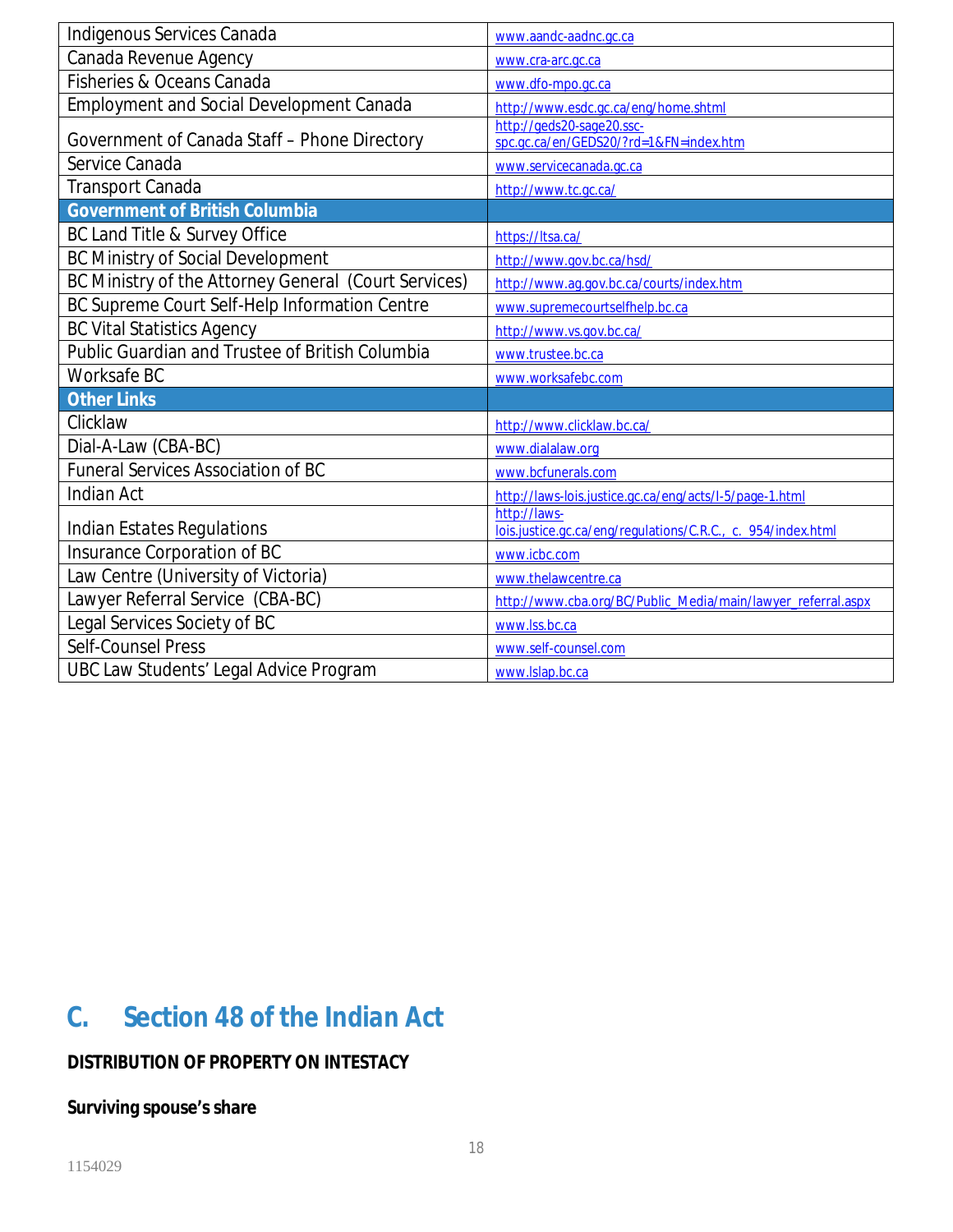**48.** (1) Where the net value of the estate of an intestate does not, in the opinion of the Minister, exceed seventy-five thousand dollars or such other amount as may be fixed by order of the Governor in Council, the estate shall go to the survivor.

#### **Idem**

(2) Where the net value of the estate of an intestate, in the opinion of the Minister, exceeds seventy-five thousand dollars, or such other amount as may be fixed by order of the Governor in Council, seventy-five thousand dollars, or such other amount as may be fixed by order of the Governor in Council, shall go to the survivor, and

- (a) if the intestate left no issue, the remainder shall go to the survivor,
- (b) if the intestate left one child, one-half of the remainder shall go to the survivor, and
- (c) if the intestate left more than one child, one-third of the remainder shall go to the survivor,

and where a child has died leaving issue and that issue is alive at the date of the intestate's death, the survivor shall take the same share of the estate as if the child had been living at that date.

#### **Where children not provided for**

(3) Notwithstanding subsections (1) and (2),

(a) where in any particular case the Minister is satisfied that any children of the deceased will not be adequately provided for, he may direct that all or any part of the estate that would otherwise go to the survivor shall go to the children; and

(b) the Minister may direct that the survivor shall have the right to occupy any lands in a reserve that were occupied by the deceased at the time of death.

#### **Distribution to issue**

(4) Where an intestate dies leaving issue, his estate shall be distributed, subject to the rights of the survivor, if any, per stirpes among such issue.

#### **Distribution to parents**

(5) Where an intestate dies leaving no survivor or issue, the estate shall go to the parents of the deceased in equal shares if both are living, but if either of them is dead the estate shall go to the surviving parent. **Distribution to brothers, sisters and their issue**

(6) Where an intestate dies leaving no survivor or issue or father or mother, his estate shall be distributed among his brothers and sisters in equal shares, and where any brother or sister is dead the children of the deceased brother or sister shall take the share their parent would have taken if living, but where the only persons entitled are children of deceased brothers and sisters, they shall take per capita.

#### **Next-of-kin**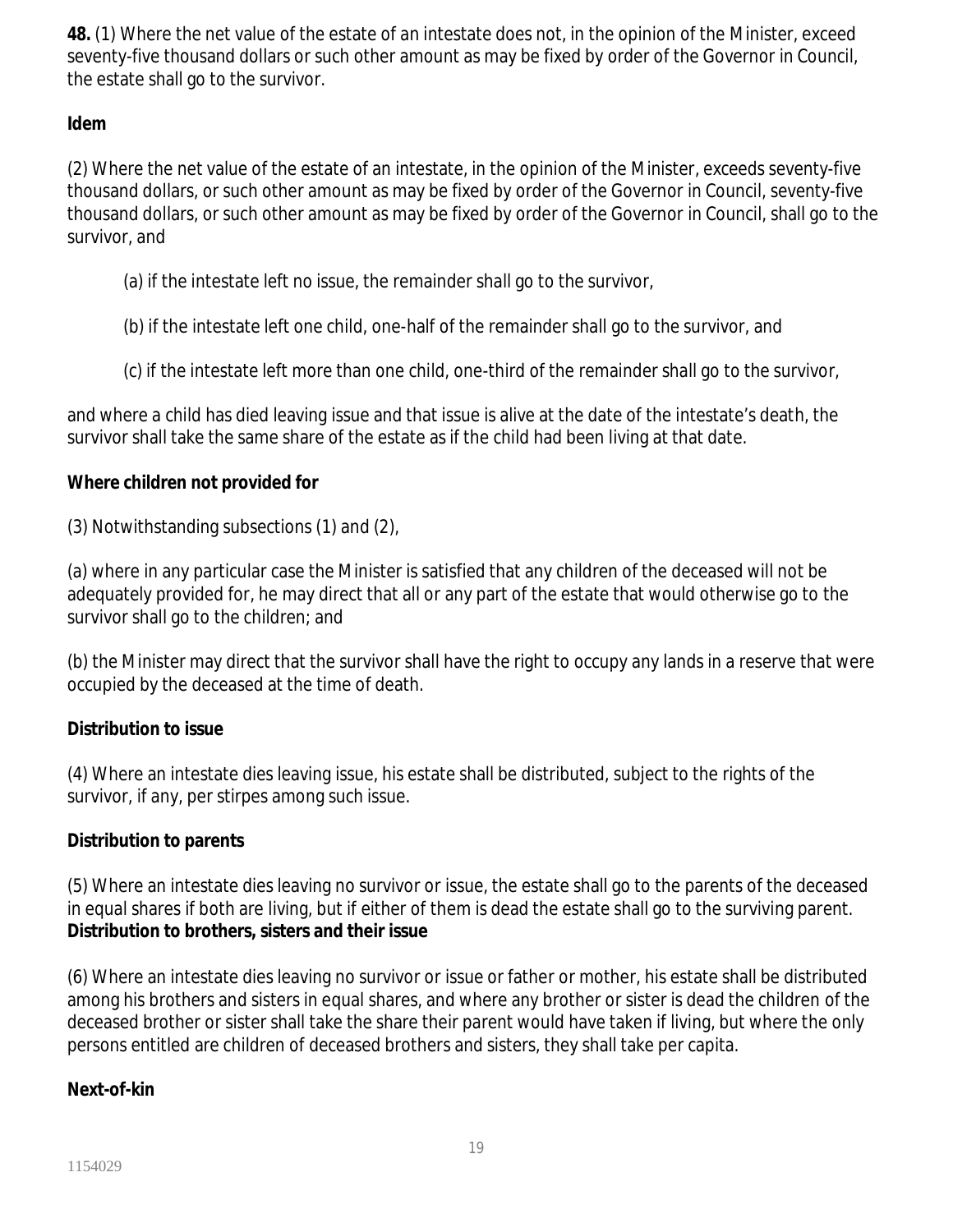(7) Where an intestate dies leaving no survivor, issue, father, mother, brother or sister, and no children of any deceased brother or sister, his estate shall go to his next-of-kin.

#### **Distribution among next-of-kin**

(8) Where an estate goes to the next-of-kin, it shall be distributed equally among the next-of-kin of equal degree of consanguinity to the intestate and those who legally represent them, but in no case shall representation be admitted after brothers' and sisters' children, and any interest in land in a reserve shall vest in Her Majesty for the benefit of the band if the nearest of kin of the intestate is more remote than a brother or sister.

#### **Degrees of kindred**

(9) For the purposes of this section, degrees of kindred shall be computed by counting upward from the intestate to the nearest common ancestor and then downward to the relative, and the kindred of the halfblood shall inherit equally with those of the whole-blood in the same degree.

#### **Descendants and relatives born after intestate's death**

(10) Descendants and relatives of an intestate begotten before his death but born thereafter shall inherit as if they had been born in the lifetime of the intestate and had survived him.

#### **Estate not disposed of by will**

(11) All such estate as is not disposed of by will shall be distributed as if the testator had died intestate and had left no other estate.

#### **No community of property**

(12) There is no community of real or personal property situated in a reserve.

(13) and (14) [Repealed, R.S., 1985, c. 32 (1st Supp.), s. 9]

#### **Equal application to men and women**

(15) This section applies in respect of an intestate woman as it applies in respect of an intestate man.